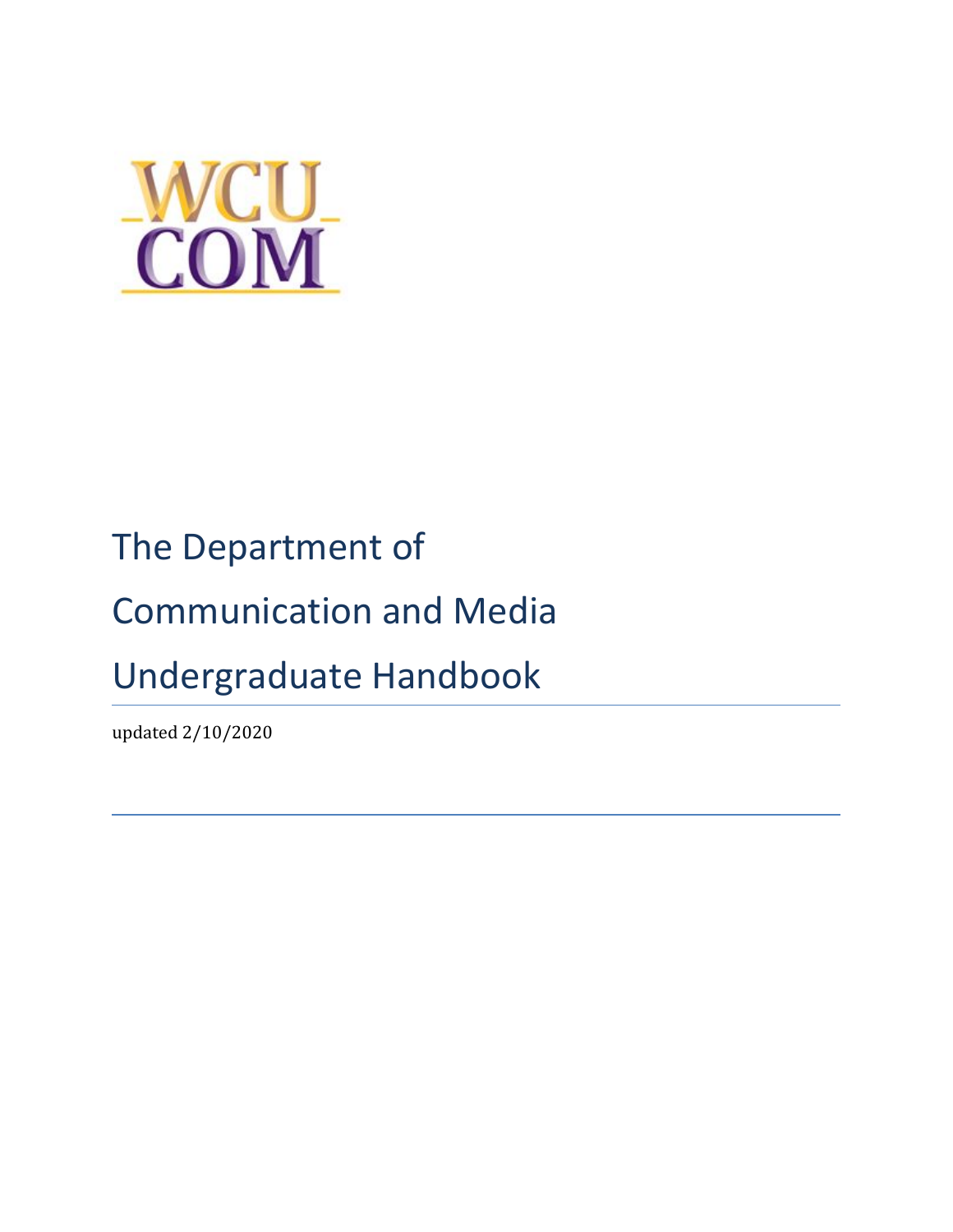# **TABLE OF CONTENTS**

<span id="page-1-0"></span>

| <b>TABLE OF CONTENTS</b>                                   | $\mathbf{2}$ |
|------------------------------------------------------------|--------------|
| <b>MISSION STATEMENT</b>                                   | 3            |
| <b>INTRODUCTION</b>                                        | 4            |
| <b>FACULTY AND STAFF</b>                                   | 6            |
| THE BACHELOR OF ARTS IN COMMUNICATION STUDIES              | 8            |
| Careers after graduation                                   | 8            |
| Program requirements                                       | 8            |
| Required lower-division courses (18 semester hours)        | 8            |
| Upper-division courses (21 semester hours)                 | 9            |
| Applied area (24-27 semester hours)                        | 9            |
| Foreign language/culture requirement (0-15 semester hours) | 9            |
| General education (48 semester hours)                      | 9            |
| <b>Grade Requirements</b>                                  | 10           |
| Advising                                                   | 10           |
| Transferring into the Communication Studies major          | 10           |
| The Communication Studies Internship Program               | 10           |
| <b>ADDITIONAL NOTES</b>                                    | 11           |
| THE BACHELOR OF ARTS IN MEDIA AND CULTURE                  | 12           |
| <b>Careers after Graduation</b>                            | 12           |
| <b>Program Requirements</b>                                |              |
| Required lower-division courses (18 semester hours)        | 13           |
| Upper-division courses (18 semester hours)                 |              |
| Internship / practicum capstone (3 semester hours)         | 13           |
| Applied area (24-27 semester hours)                        | 13           |
| Foreign language/culture requirement (0-15 semester hours) | 13           |
| General education (48 semester hours)                      | 14           |
| <b>Grade Requirements</b>                                  | 14           |
| Advising                                                   | 14           |
| Transferring into the Media and Culture major              | 14           |
| UNIVERSITY AND DEPARTMENTAL REQUIREMENTS                   | 15           |
| <b>English Composition Requirement</b>                     | 15           |
| Policy for Placement in Mathematics                        | 15           |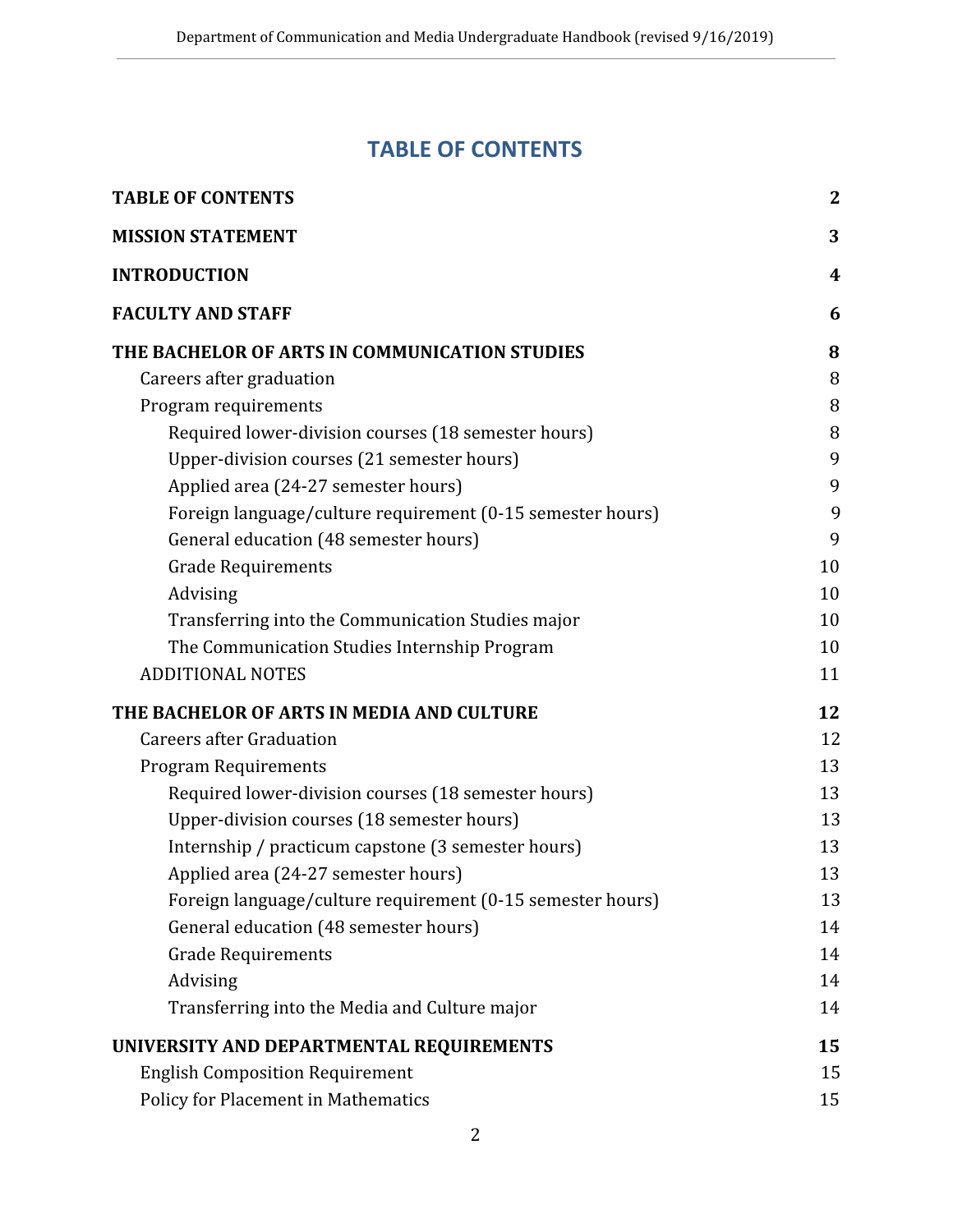| University GPA Requirements                      | 15 |
|--------------------------------------------------|----|
| Departmental GPA Requirements for Graduation     | 15 |
| Foreign Language Requirement for the B.A. Degree | 15 |
| <b>MINOR IN COMMUNICATION STUDIES</b>            | 17 |
| Lower division core                              | 17 |
| <b>Upper division electives</b>                  | 17 |
| Admission                                        | 17 |
| <b>MINOR IN MEDIA AND CULTURE</b>                | 18 |
| <b>Requirements and Courses</b>                  | 18 |
| Lower level core (6 credits)                     | 18 |
| Lower level elective (3 credits)                 | 18 |
| Upper level electives (9 credits)                | 18 |
| <b>Production Concentration</b>                  | 18 |
| <b>Strategic Communication Concentration</b>     | 19 |
| <b>Culture Concentration</b>                     | 19 |
| Admission                                        | 20 |
| OF SPECIAL NOTE                                  | 21 |
| Departmental Advisement                          | 21 |
| <b>Departmental Student Groups</b>               | 21 |
| Policy on Academic Integrity                     | 21 |
| Department Policy on Plagiarism                  | 22 |
| Policy on Disruptive Classroom Behavior          | 23 |
| Department Recommendations for Email Etiquette   | 24 |

# <span id="page-2-0"></span>**MISSION STATEMENT**

We exist to educate students through the study of communication.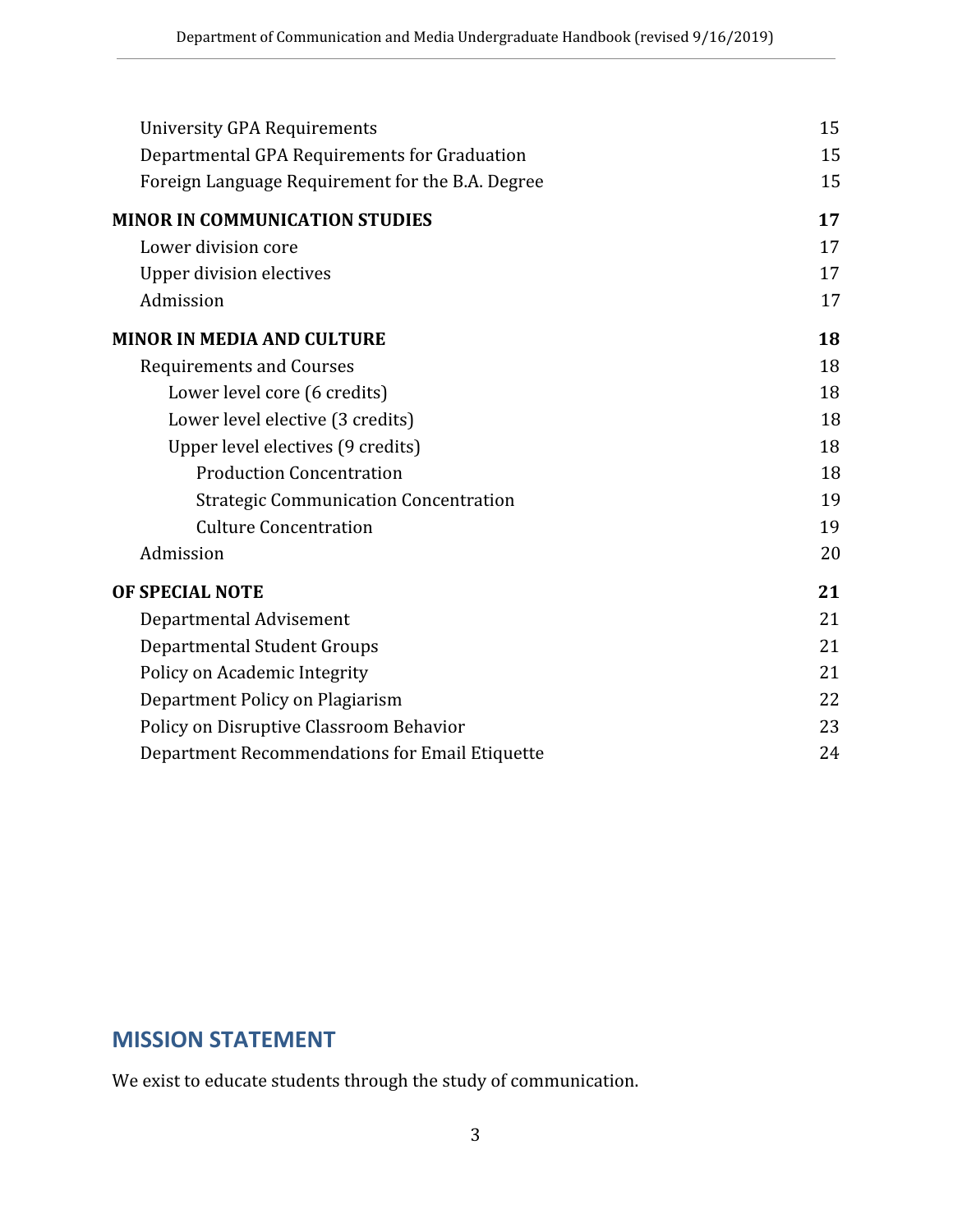We strive to challenge the intellect, stretch the imagination, and develop the talent of each of our students.

We believe that communication theory and performance are interdependent and essential for student development.

We value strong teaching, continuous scholarly growth, and service to our university and larger community.

We seek and support faculty members who are fully credentialed, enjoy teaching, grow as scholars, appreciate communication technology, desire a collegial atmosphere, and value the mission of West Chester University.

<span id="page-3-0"></span>We work closely with students through dedicated advising and an impressive array of co-curricular projects and activities. We respect diversity as a requirement for integrity, collegiality, and communication competence.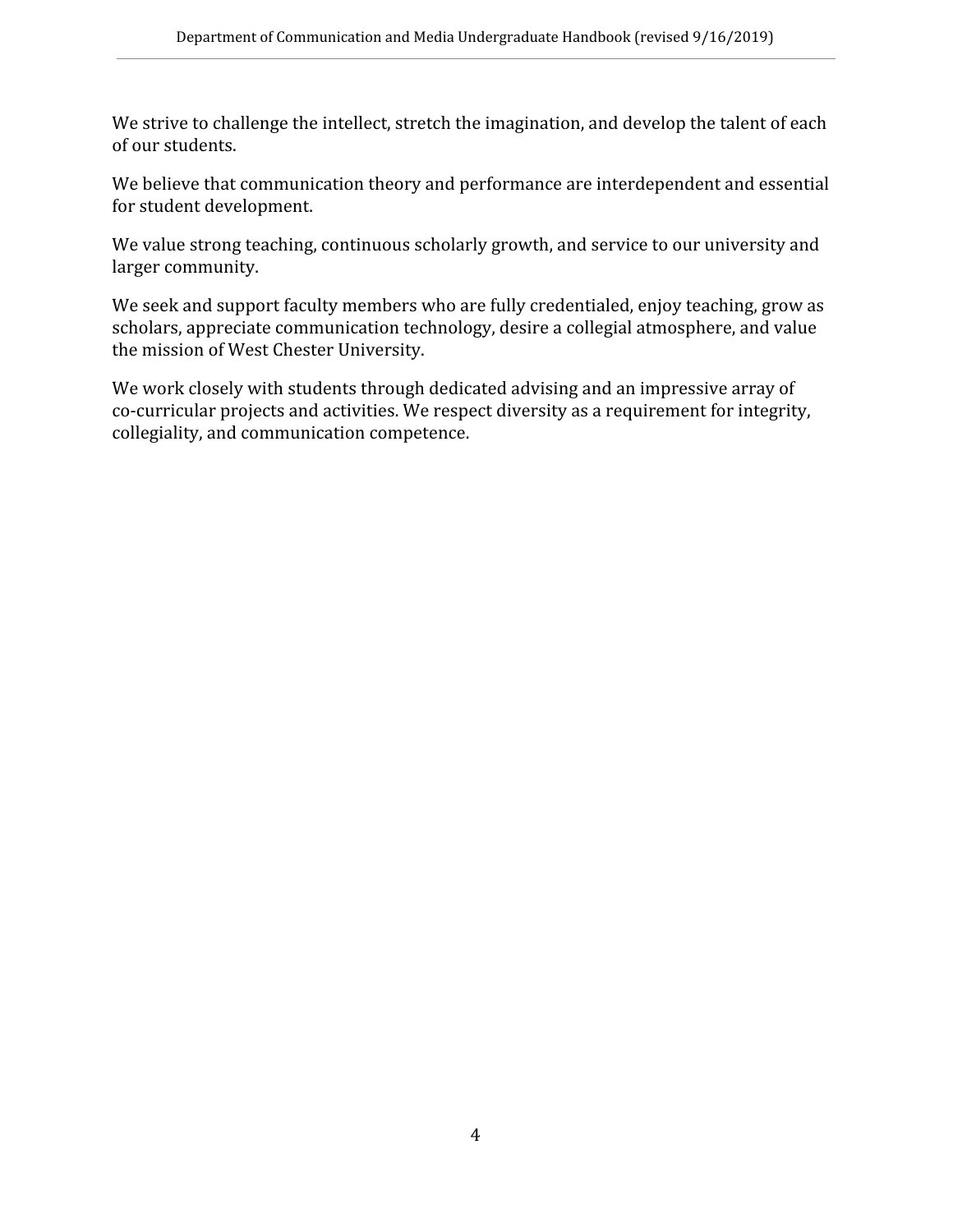# **INTRODUCTION**

This handbook has been prepared to provide students with a guide to the Department of Communication and Media undergraduate degree programs. It is intended to supplement rather than replace the university catalog and other official university publications. Students are encouraged to keep this handbook throughout their association with the department. Students will find this handbook helpful in planning their program and in maintaining a record of their progress toward completing the requirements for their degree.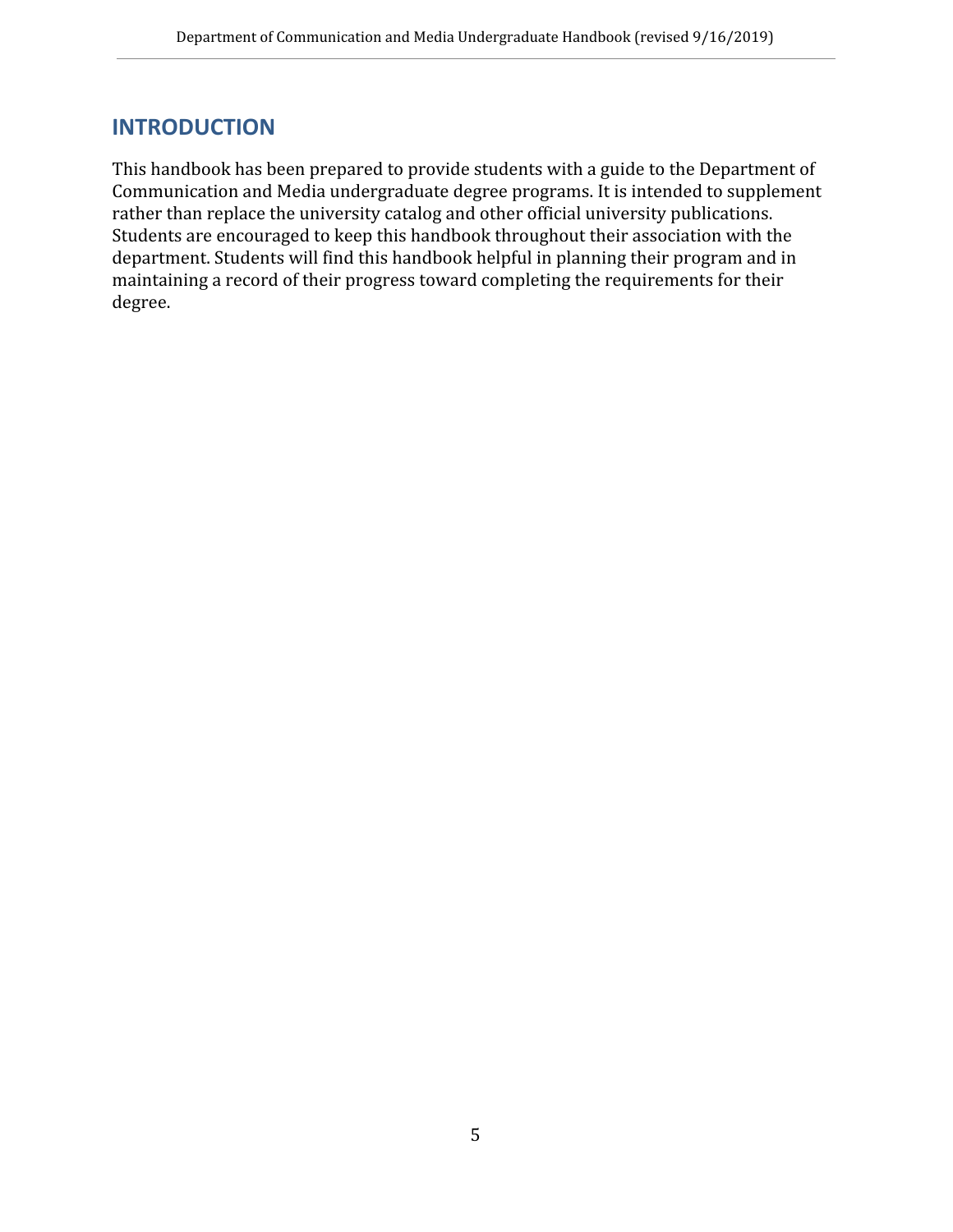# <span id="page-5-0"></span>**FACULTY AND STAFF**

The faculty and staff in the Department of Communication and Media are highly trained professionals who are dedicated to helping students. They are willing and able to assist in many and various academic matters. To secure assistance in planning a course of study, all students should meet with their advisor. Students must meet with their advisor at least once each semester in order to obtain self-scheduling clearance for the upcoming semester. When students meet with their advisor, they should review their academic file. Students are responsible for keeping their file accurate and up-to-date. The academic files of Communication Studies majors are kept in a file cabinet in the main office (Wayne 202) and may be secured through an advisor or the department chairperson.

The following is a listing of the faculty and their teaching/research interests:

MICHAEL P. BOYLE, Ph.D., is a teacher and scholar of mass communication, news coverage of social conflict, news framing, and television production.

CAMILO DIAZ PINO, Ph.D., teaches courses in cultural studies of media and media production. His research interests include post-colonial and peripheral media dynamics, cross-cultural media circulation, cultures of production, animation, and kids' media.

ANITA FOEMAN, Ph.D., is a teacher and scholar of intercultural communication, organizational communication, and interpersonal communication.

ROGER GATCHET, Ph.D., conducts research in the areas of rhetoric and popular culture, public memory, and oral history. He teaches courses in public speaking, communication theory, and rhetorical theory and criticism

MAXINE GESUALDI, Ph.D., is a teacher and scholar of organizational communication, strategic communication and public relations

ELAINE JENKS, Ph.D., studies interpersonal and relational communication with research interests in communication and visual impairment, friendship communication, and health communication.

MARIA (OLA) KOPACZ, Ph.D., studies mass communication with a focus on diversity and community building in emerging media. She teaches communication research, content strategy, media technology, and public speaking.

BESSIE LEE LAWTON, Ph.D., is interested in issues related to intercultural/interracial communication, communication and power, and public speaking.

EDWARD LORDAN, Ph.D., is a teacher and scholar of public relations and editorial communication. He advises the group Students in Communication.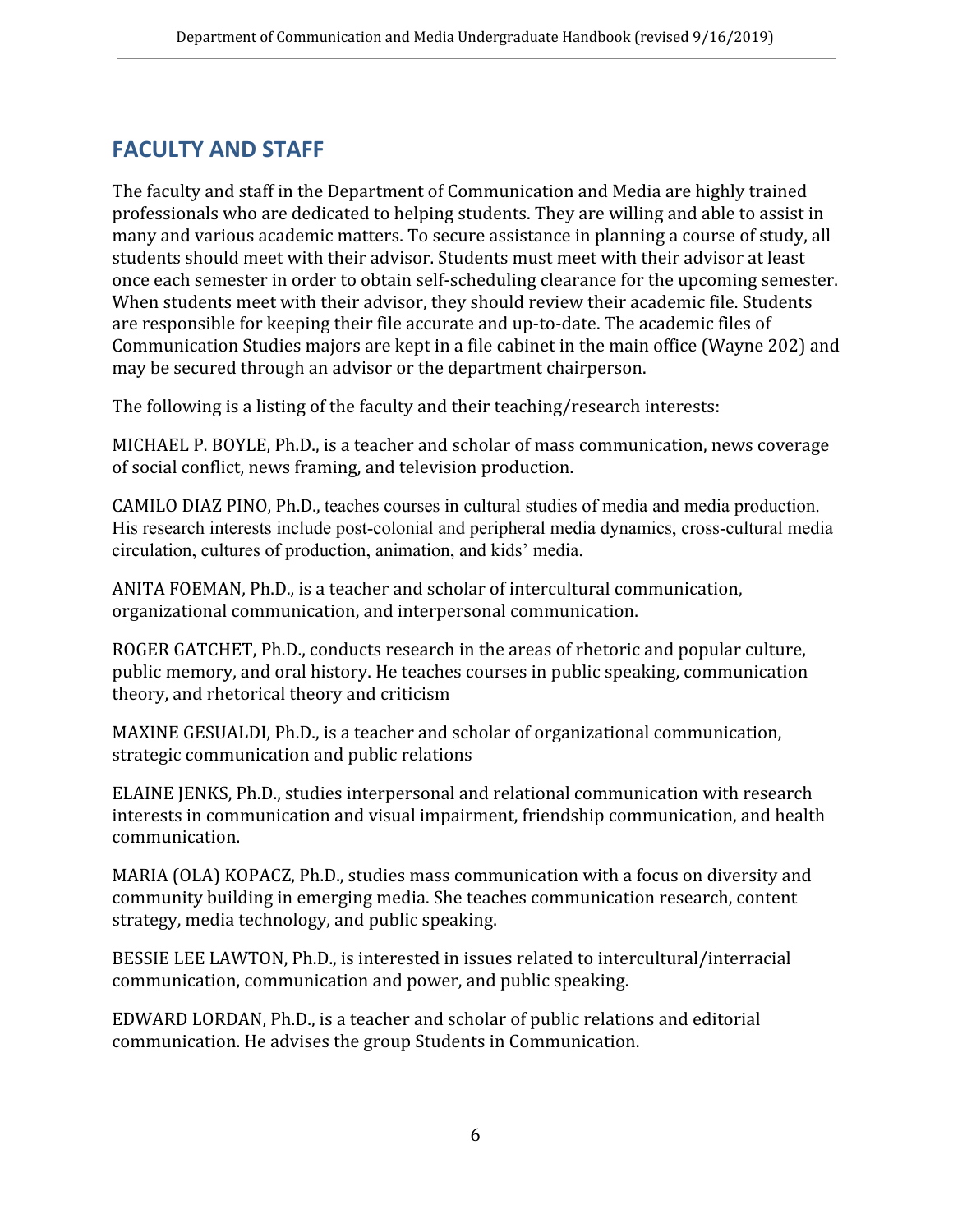MEGHAN L. MAHONEY, Ph.D., is a teacher and scholar of media studies with a focus on new and social media.

MATTHEW R. MEIER, Ph.D., studies the relationship between comedy, political culture, and rhetoric. He teaches in the areas of rhetorical theory and criticism, public speaking, and communication theory.

LISA MILLHOUS, Ph.D., is a teacher and scholar of organizational communication and intercultural communication.

ELIZABETH MUNZ, Ph.D., is a teacher and scholar of interpersonal communication with a focus on parent-child communication

MICHAEL PEARSON, Ph.D., is a teacher and scholar of mass media, communication research, and computer-mediated communication.

DENISE M. POLK, Ph.D., is a teacher and scholar of interpersonal communication and health communication.

ALANE L. PRESSWOOD, Ph.D., teaches courses in argumentation and public speaking in addition to coaching the West Chester University Speech and Debate Team. Her research concerns women's voices in the digital sphere, including the communication of expertise and identity management.

MARTIN REMLAND, Ph.D., is a teacher and scholar of nonverbal communication, interpersonal communication, and communication research.

J. KANAN SAWYER, Ph.D., is a teacher and scholar of social influence with a focus on political communication and business communication.

MEGAN K. SCHRAEDLEY, PH.D., partners in research with organizations developing food security programs and policies. She teaches courses in public speaking, organizational power, and identity.

PHILIP A. THOMPSEN, Ph.D., is a teacher and scholar of new media and communication technology. He advises the student newspaper, The Quad. He is also our department's webmaster and educational technology coordinator.

ERYN TRAVIS, M.A., is an instructor in West Chester University's Department of Communication and Media. She teaches undergraduate courses in Business and Professional Speech, Public Speaking and Public Relations. Before arriving at WCU, Eryn held positions on Capitol Hill and within trade associations.

JULIA CROUSE WADDELL, Ph.D., is a teacher and scholar of new media and communication technology, focusing on the psychological and social interactions developed during video game play.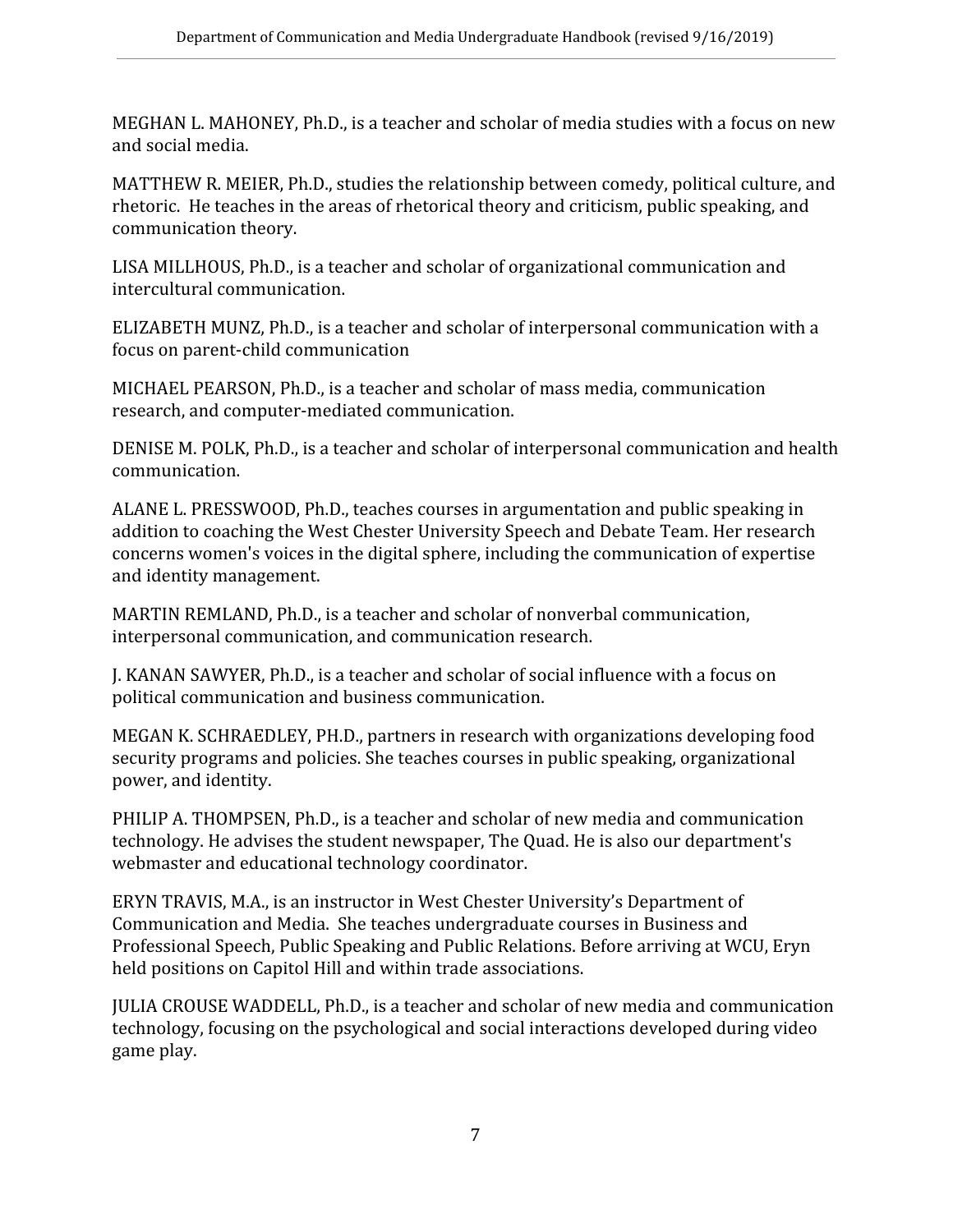The following is the listing of current staff members:

MARISOL PADILLA is the department secretary.

# <span id="page-7-0"></span>**THE BACHELOR OF ARTS IN COMMUNICATION STUDIES**

The Department of Communication Studies offers a Bachelor of Arts (B.A.) in Communication Studies. This program provides students with a comprehensive and in-depth study of communication. You will develop competence in communication and expand your expertise to a specialty of your choice. Your dedicated advisor will guide you through a focused plan of study in one of three concentrations: relational communication, organizational communication, or public communication. You will graduate with a clear understanding of how to execute professional and personal communication strategies across in-demand fields and industries.

#### <span id="page-7-1"></span>**Careers after graduation**

The Bachelor of Arts in Communication Studies will prepare you to ethically employ learned strategies across career fields such as sales, corporate communication, human resources, government, entrepreneurship, and non-profits. Many of our graduates also pursue advanced degrees and professional training in law, business management, counseling, and social work.

Our majors often complete a minor in fields such as [media and culture](https://www.wcupa.edu/arts-humanities/communicationStudies/mediaMinor.aspx), journalism, political science, psychology, English, peace and conflict studies, theater, studio art, or women's studies.

#### <span id="page-7-2"></span>**Program requirements**

#### <span id="page-7-3"></span>**Required lower-division courses (21 semester hours)**

COM 209: Principles & Practice of Public Speaking I COM 206: Argumentation COM 211: Communication Literacy & Inquiry COM 213: Public Communication COM 214: Relational Communication COM 215: Organizational Communication COM 309: Principles & Practice of Public Speaking II

#### <span id="page-7-4"></span>**Upper-division courses (15 semester hours)**

Work with your advisor to select five appropriate courses at the 300 and/or 400 level from the listing of department course offerings. Every semester, a listing of those courses that the department plans to offer will be posted and distributed to advisors. This listing will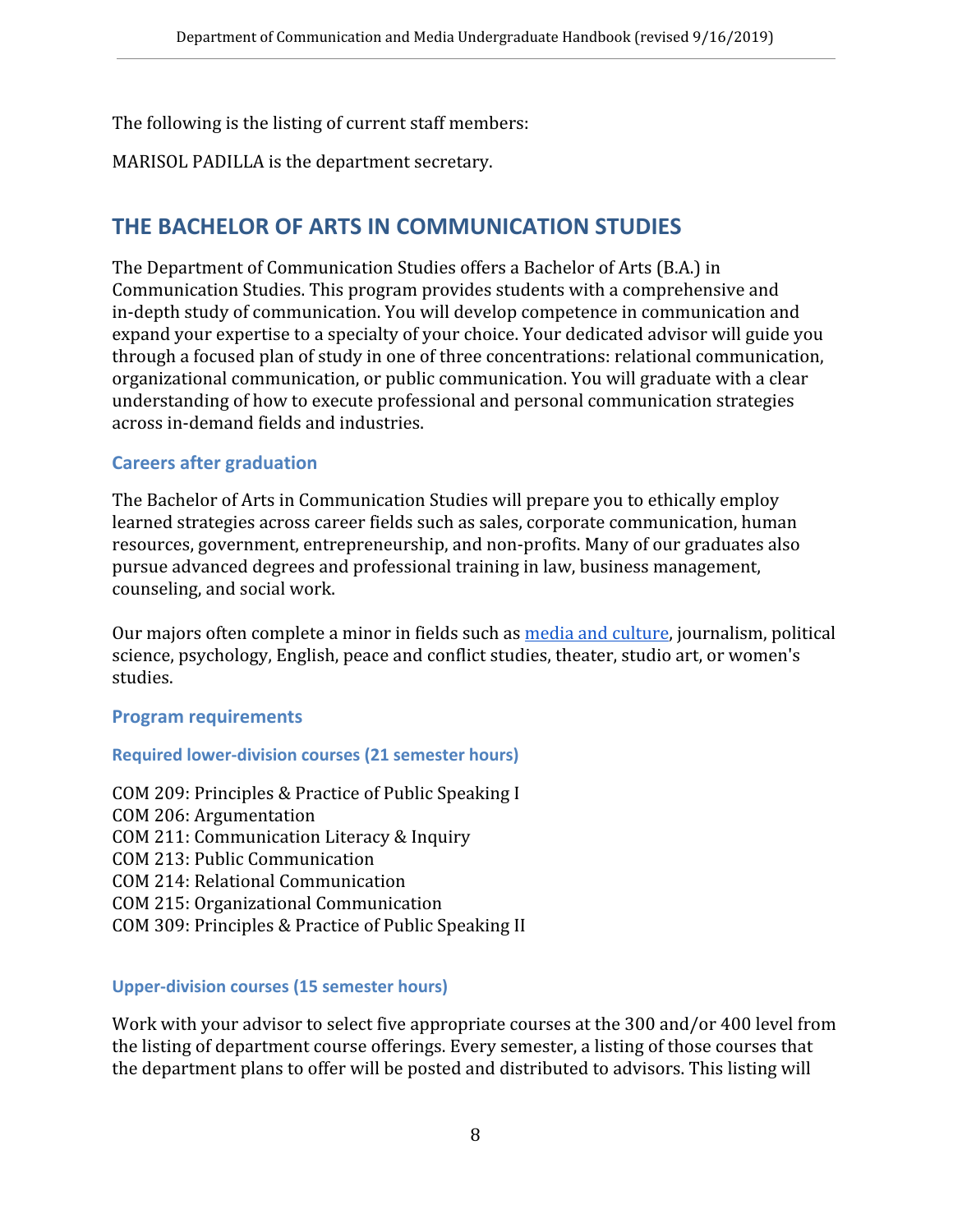project two years into the future and will be updated at the beginning of each academic year.

In order to take upper level courses, students must successfully complete COM 209 and COM 211, plus COM 213, or COM 214, or COM 215, depending on the upper level course.

> Please refer to the [University Academic Catalog](http://catalog.wcupa.edu/undergraduate/arts-humanities/communication-media/communication-studies-ba/) to view the current list of upper division COM courses.

#### **Capstone course (3 semester hours)**

COM 490: Capstone (3 credits) (prerequisites: COM 209, COM 206, COM 211, COM 213, COM 214, COM 215, and COM 309)

The capstone course is designed to bring together all your knowledge from the major in a way that helps you complete a project pertaining to communication. The capstone is meant to help bridge your career at WCU and your next steps after graduation.

#### **Applied area (24-27 semester hours)**

With help from your advisor, you will select additional courses that meet your career objectives. These may include additional courses offered by the Department of Communication Studies or by other departments. As part of your applied area, you may also complete a minor of your choice and/or an internship (COM 400). Please note that COM 400 (Internship) has the prerequisites of COM 209 and COM 211 as well as ONE of the following: COM213 or COM214 or COM215. COM 400 does not count as an upper level COM course.

#### <span id="page-8-0"></span>**Foreign language/culture requirement (0-15 semester hours)**

Students must fulfill the foreign language/culture requirements of the Bachelor of Arts degree as specified in the West Chester University Undergraduate Catalog. You can complete four courses in a language of your choice (101, 102, 201, and 202), or two courses in the language (101, 102) and three culture cluster courses.

Culture clusters are courses taught in English that focus on the culture of the language you've been studying. If you already speak some foreign language, you may be able to satisfy some of the course requirements by taking a language placement test.

A grade of C or better is required in WRT 120 and 200, and a grade of C- or better is required in the 202-level course of a foreign language. If you choose the culture cluster option to fulfill your language requirement, you must earn C- or better in the 102 level of the language course and in all the culture cluster courses.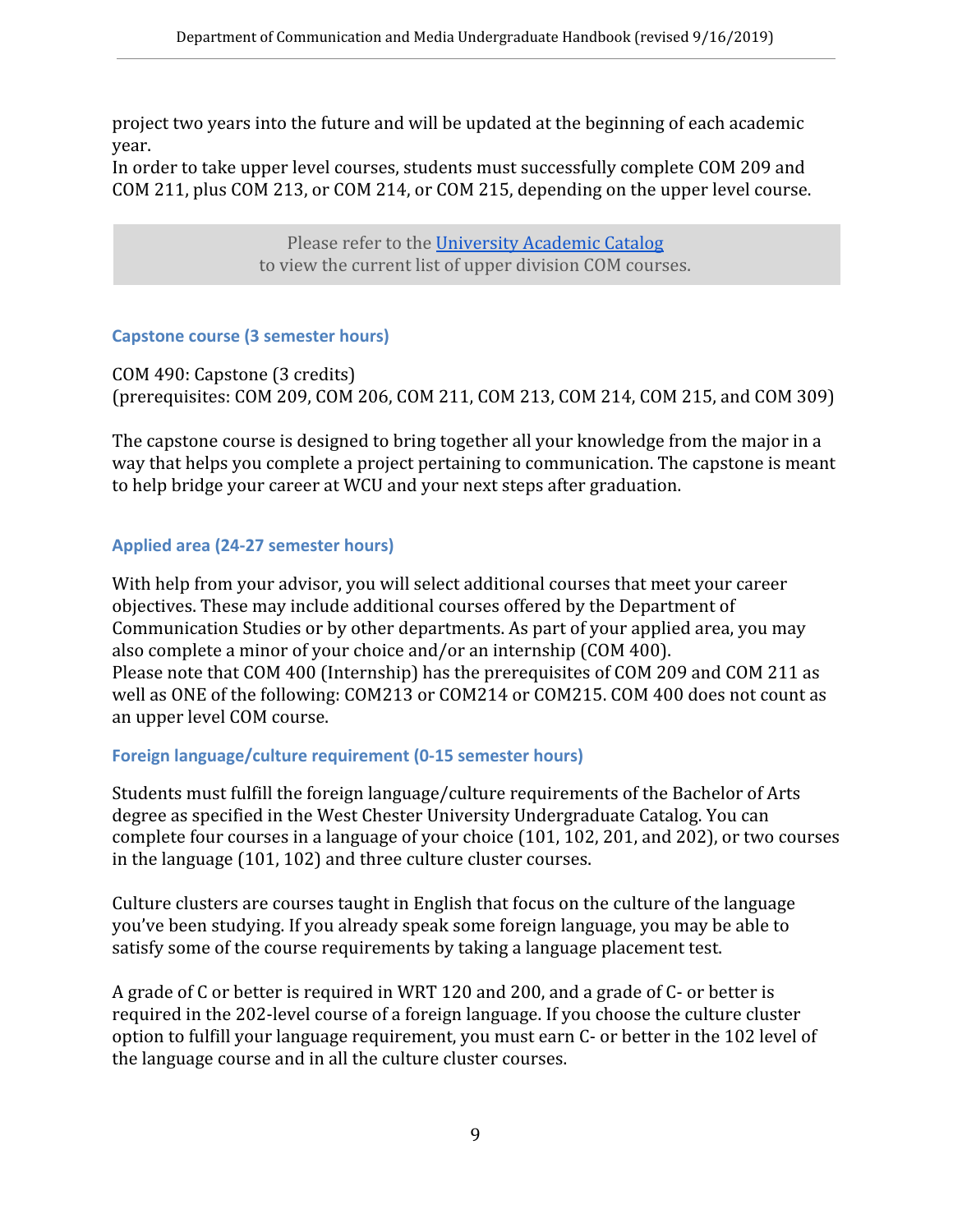#### <span id="page-9-0"></span>**General education (48 semester hours)**

All majors must satisfy the general education requirements, as specified in the West Chester University Undergraduate Catalog.

#### <span id="page-9-1"></span>**Grade Requirements**

A grade of C or better must be earned in a COM course in order for it to meet a department requirement. Also, a 2.5 average or better must be earned in the aggregate of lower- and upper-division courses before graduation will be recommended.

Students who exhaust their course repeat options and have not earned a grade of C or better in all the prerequisite communication courses will be advised that they will not be able to complete the requirements for a B.A. in Communication Studies. The department chair will offer an exit interview and help them to identify available alternatives.

#### <span id="page-9-2"></span>**Advising**

Each student majoring in Communication Studies is assigned to a faculty advisor. Students are encouraged to meet with their advisors on a regular basis to plan and monitor their degree progress. Students may request a change of advisor should they prefer working with a different professor.

#### <span id="page-9-3"></span>**Transferring into the Communication Studies major**

To declare a COM major, visit MyWCU and submit an Academic Plan Change Request, following the directions listed here. Selection for admission will be made at the conclusion of the semester in which you completed the prerequisite core, after grades are posted.

Students may apply prior to earning grades in these courses but will be placed on hold until grades have been posted. Students who do not gain admission may reapply, but they must retake and earn a C or better in all of the three core courses.

#### <span id="page-9-4"></span>**The Communication Studies Internship Program**

A unique feature of the B.A. Communication Studies program is that majors may secure internships ranging from 3 to 12 semester hours of credit. To qualify for an internship, a B.A. Communication Studies major must meet the following requirements:

- 1. The student must be accepted in WCU's Communication Studies major or minor at the time that you take the internship.
- 2. The student's cumulative grade point average (GPA) must be 2.8 or better. (If your GPA is below 2.8, you can still meet with the Internship Director to discuss your options for the program).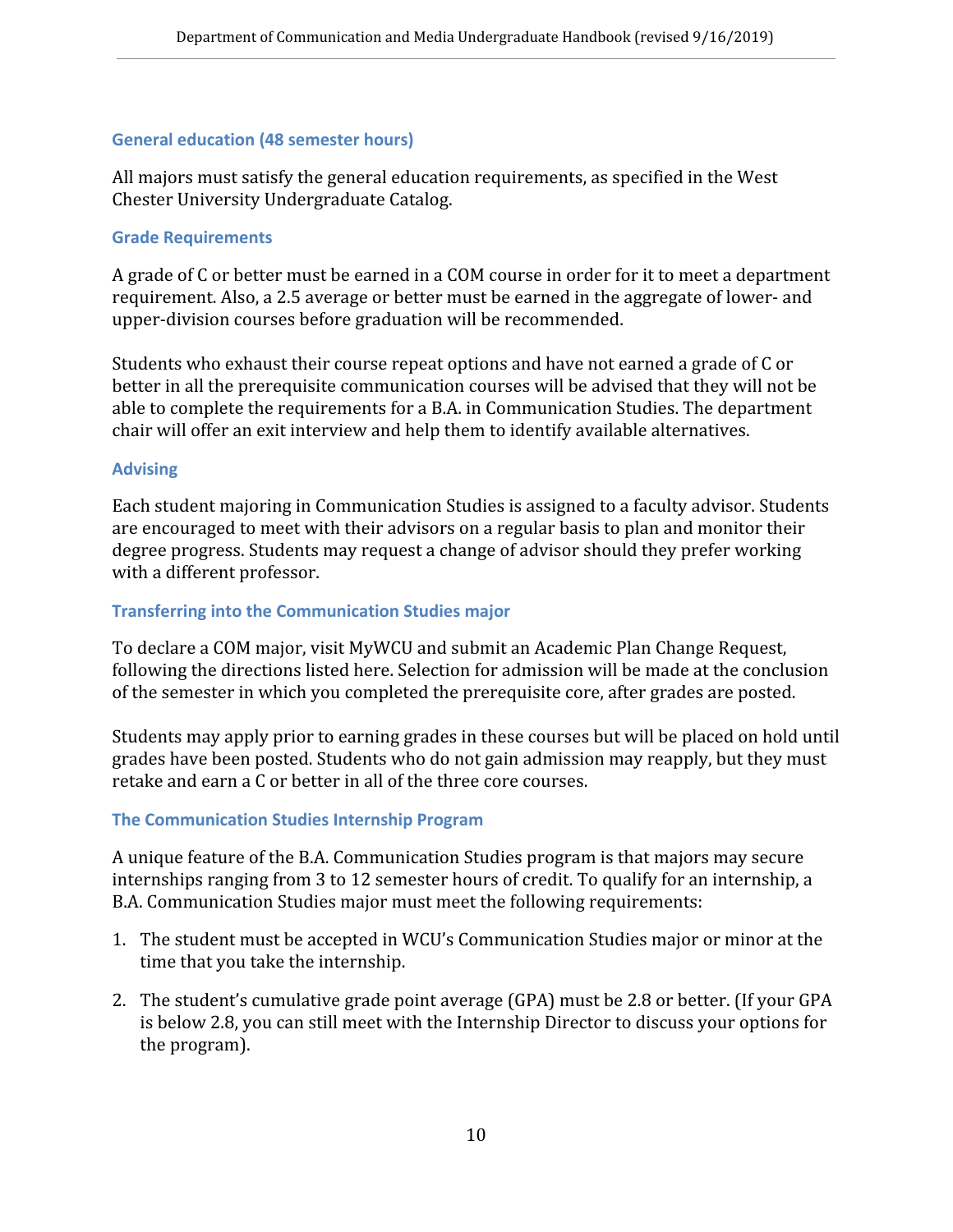- 3. If you are a Communication Studies major or minor, you need to complete ALL FOUR of the following requirements:
	- a. You must be accepted in WCU's Communication and Media major or minor at the time that you take the internship.
	- b. Your cumulative grade point average (GPA) must be 2.8 or better. (If your GPA is below 2.8, you can still meet with the Internship Director to discuss your options for the program.)
	- c. You must have completed COM 209 and COM 211 as well as ONE of the following: COM213 or COM214 or COM215, with a grade of C or better in each. (These courses must be completed by the time you start your internship - you may not take them at the same time as the internship.)
	- d. You must have completed at least one 300-400 level Communication Studies course with a grade of C or better. (This course must be completed by the time you start your internship - you may not take it at the same time as the internship.)
- 4. If you are a Media and Culture major or minor, you need to complete ALL FOUR of the following requirements:
	- a. You must be accepted in WCU's Communication Studies and Media major or minor at the time that you take the internship.
	- b. Your cumulative grade point average (GPA) must be 2.8 or bettetr. (If your GPA is below 2.8, you can meet with the Internship Director to discuss your options for the program.)
	- c. You must have completed MDC250 and MDC251with a grade of C or better in each course. (These courses must be completed by the time you start the internship - you may not take them at the same time as the internship.
	- d. You must have completed at least one 300-400 level MDC course with a grade of C or better. (This course must be completed by the time you start your internship - you may not take it at the same time as the internship.)

Internships can be arranged with area radio and television stations, businesses, government agencies, and service organizations. The complete internship application procedures, as well as answers to frequently asked questions, may be found on the [Communication Studies website](https://www.wcupa.edu/arts-humanities/communicationStudies)

https://www.wcupa.edu/arts-humanities/communicationStudies

For more information regarding this undergraduate program, please contact our Department Chair, Dr. Denise Polk.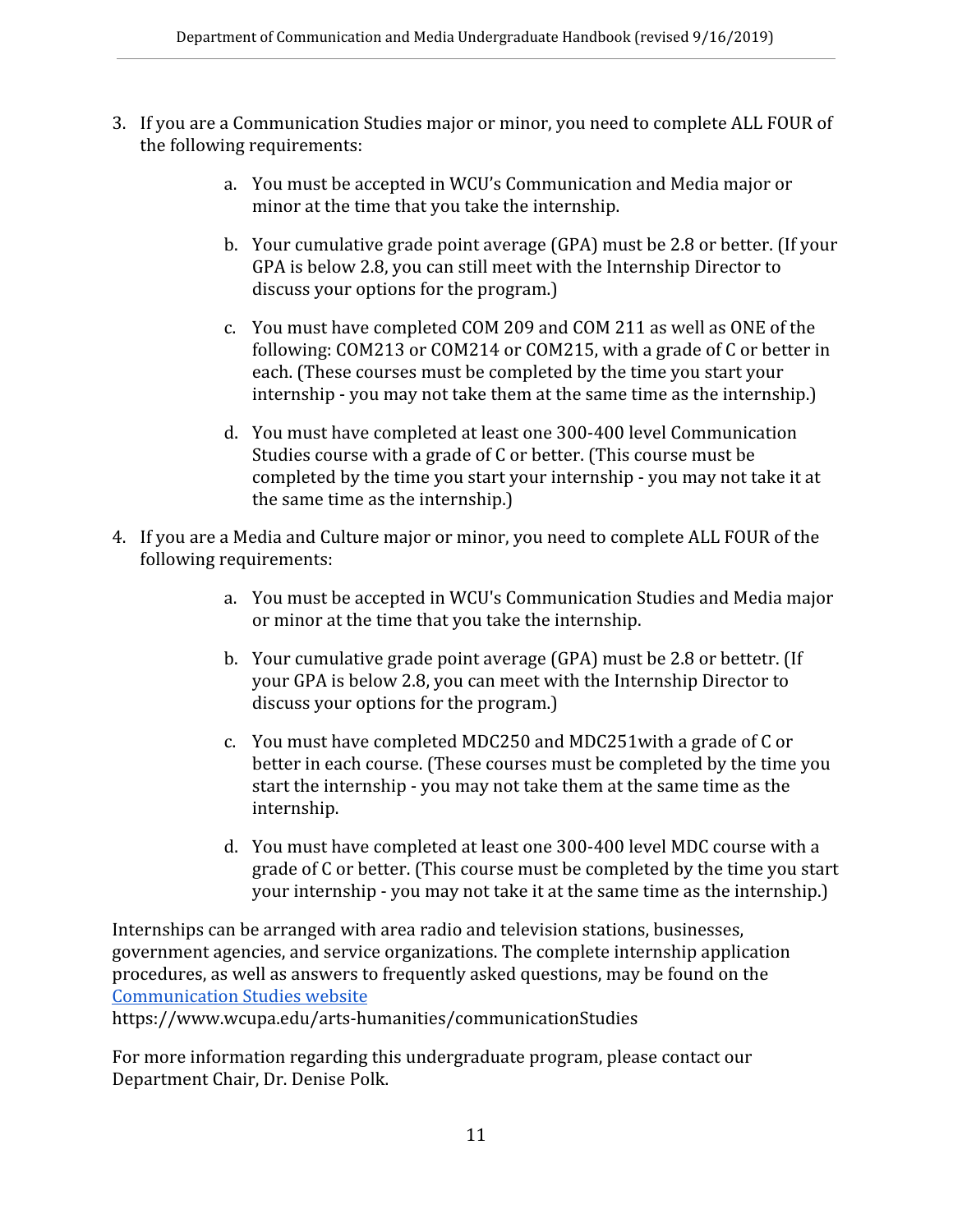#### <span id="page-11-0"></span>**ADDITIONAL NOTES**

- 1. Limited substitutions may be made to the required lower division courses with the advisor's written consent.
- 2. A grade of "C" or better must be earned in order for a course to meet a department requirement (including SPK 208). Also, a 2.5 average or better must be earned in the aggregate of lower and upper division courses before graduation can be recommended.
- 3. To encourage B.A. Communication Studies majors to develop communication competence that extends beyond oral English, a grade of "C" or better is required in the 100 level composition course (WRT 120) and the 200 level composition course (WRT 200, 204, 205, 206, 208, or 220), and a grade of "C-" or better is required in the 202 level course of a foreign language. If a major employs the culture cluster option to fulfill his/her language requirement, a "C-" or better is required in the 102 level of the foreign language course and in each of the culture cluster courses.
- 4. Students who exhaust their course repeat options and have not earned a grade of "C" or better in all of the prerequisite communication courses will be advised that they will not be able to complete the requirements for a B.A. degree in Communication Studies. The department chair will offer an exit interview to these students and help them to identify available alternatives.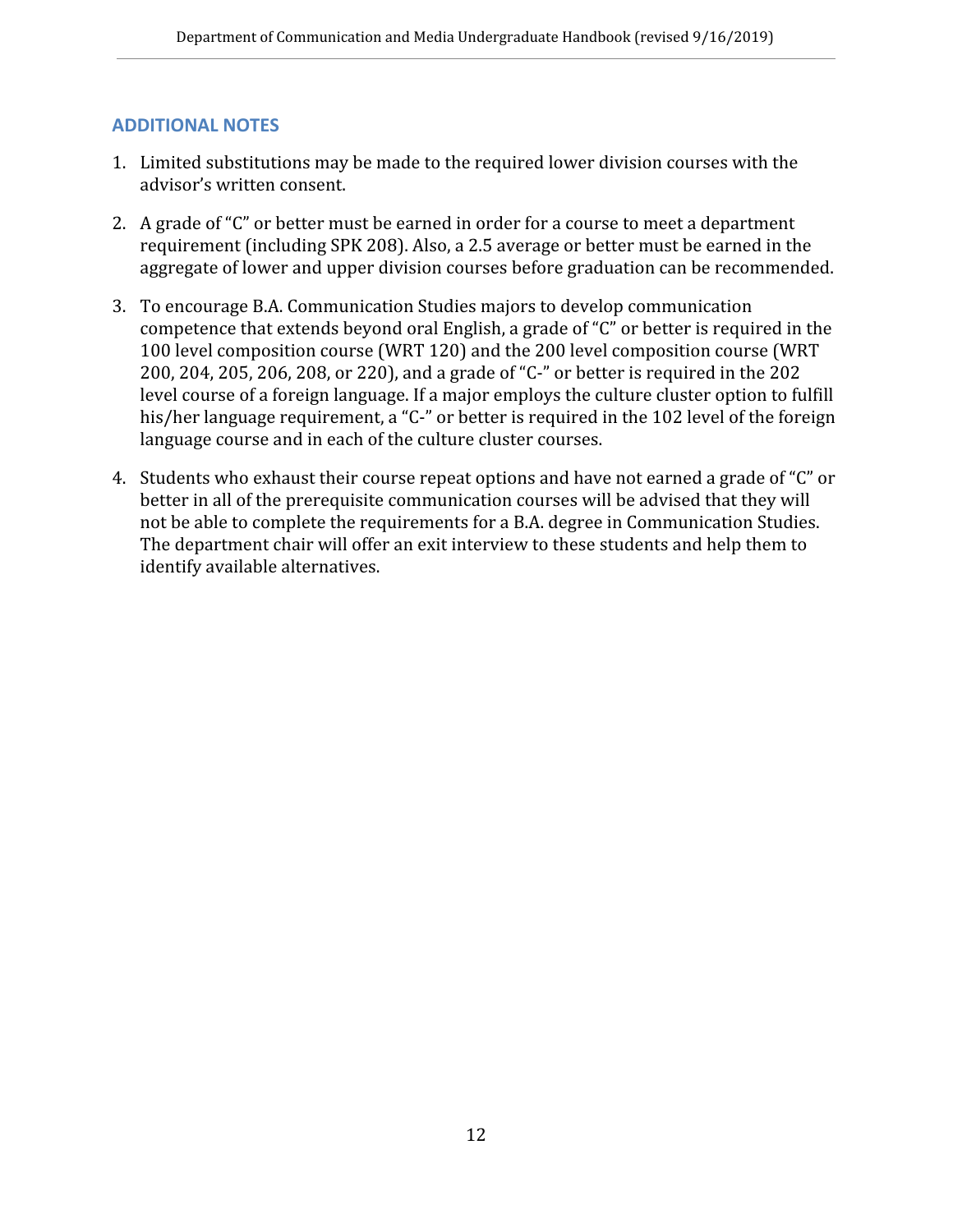# <span id="page-12-0"></span>**THE BACHELOR OF ARTS IN MEDIA AND CULTURE**

The Bachelor of Arts in Media & Culture (MDC) major is for undergraduate students who seek to work in media professions, or prepare for graduate school in the area of media and culture.

As an MDC student, you will develop:

- expertise in the latest media technologies and software
- specialized skills like media performance, production, strategic messaging, research, and analysis
- $\bullet$  the ability to use media in a strategic, critical way, in diverse cultural contexts

MDC students specialize in one of three concentrations:

**Media Production** - focuses on production and performance in various media environments, such as TV, radio, film, and online content;

**Strategic Media** - integrates advertising, marketing, and public relations in digital and online contexts;

**Media and Culture** - builds students' expertise on changing media industries, technology, as well as intercultural competence needed to operate successfully in media organizations.

Your dedicated program advisor will assist you throughout the duration of your study to help you choose the best coursework for your career path. Read more about program requirements.

#### <span id="page-12-1"></span>**Careers after Graduation**

The MDC major program taps into key attributes that employers are looking for in graduating students. As our graduate, you will begin your career with a versatile skill set and a professional portfolio of your work developed through hands-on coursework, internships, and practicum experiences.

MDC graduates are prepared to enter a wide range of fields in the global workforce including media production, broadcasting, advertising, strategic communication, social media & PR, international media, diversity training and development, and others.

Our curriculum will help you build specialized technology know-how, communication skills, teamwork, a strong work ethic, analytical skills, and flexibility to succeed in various professional positions.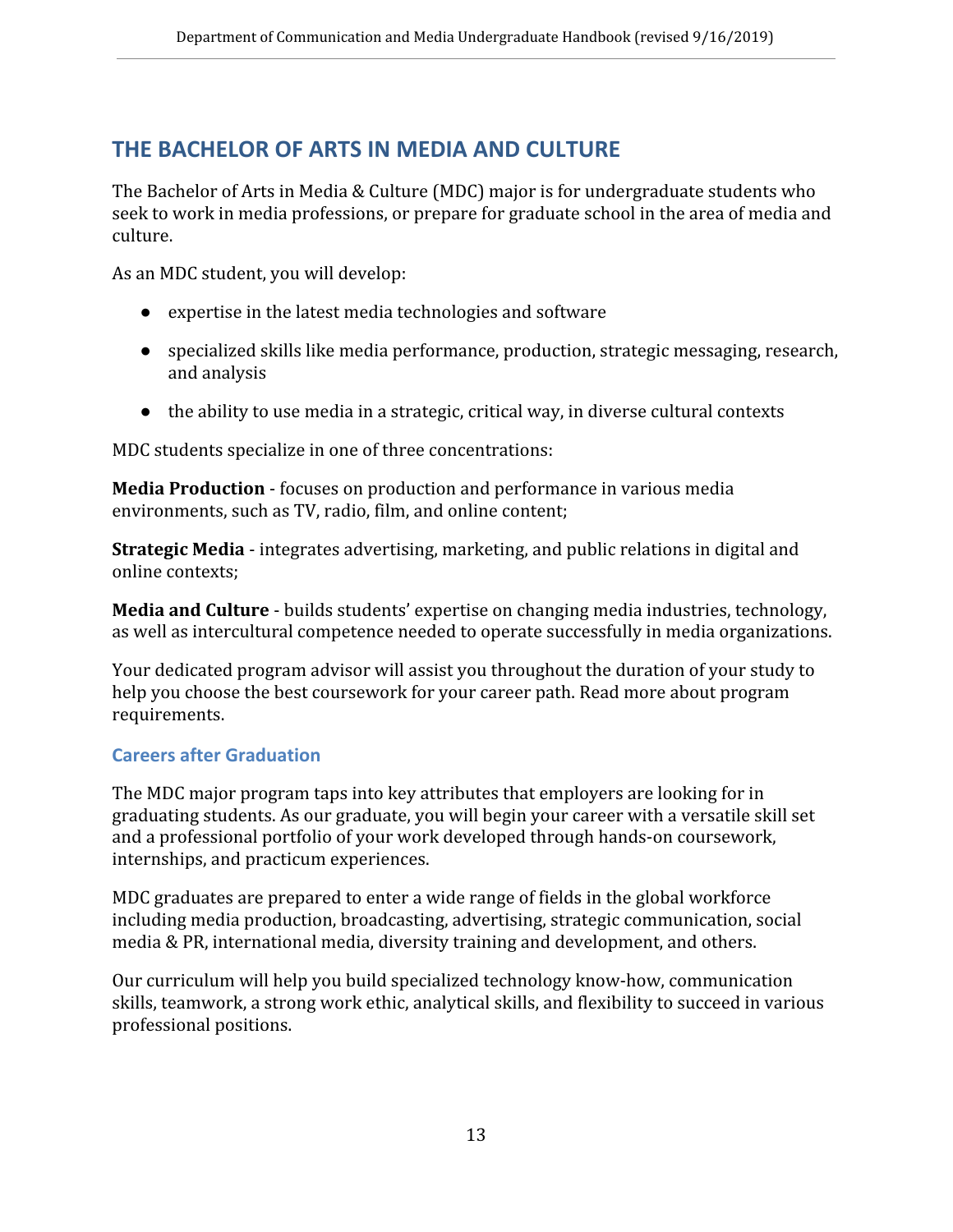#### <span id="page-13-0"></span>**Program Requirements**

#### <span id="page-13-1"></span>**Required lower-division courses (18 semester hours)**

The required lower-level curriculum focuses on the media and culture components that are essential to the education of every student. These six core courses emphasize media literacy, culture, theory & research, technological proficiency and writing skills.

#### <span id="page-13-2"></span>**Upper-division courses (18 semester hours)**

Work with your advisor to select six appropriate courses at the 300 and/or 400 level from the list of MDC elective course offerings. At least 3 courses must be from your chosen concentration. Every semester, a listing of the courses that the department plans to offer will be posted and distributed to advisors. This listing will project two years into the future and will be updated at the beginning of each academic year.

> Please refer to the [University Academic Catalog](http://catalog.wcupa.edu/undergraduate/arts-humanities/communication-media/media-culture-ba/) to view the current list of upper division MDC courses.

#### [Click here](http://catalog.wcupa.edu/undergraduate/arts-humanities/communication-media/media-culture-ba/) to view the complete list of MDC courses or visit **catalog.wcupa.edu**

#### <span id="page-13-3"></span>**Internship / practicum capstone (3 semester hours)**

| MDC 494:   | Prerequisites: MDC 250 & MDC 251 plus one upper level MDC course along |
|------------|------------------------------------------------------------------------|
| Internship | with instructor consent                                                |
| MDC 495:   | Prerequisites: MDC 250 & MDC 251 plus at least 15 credits of MDC       |
| Practicum  | coursework, instructor consent and minimum GPA of 2.8                  |

#### <span id="page-13-4"></span>**Applied area (24-27 semester hours)**

With help from your advisor, you will select additional courses that meet your career objectives. These may include additional courses offered by the Department of Communication and Media or by other departments. As part of your applied area, you may complete a minor of your choice.

#### <span id="page-13-5"></span>**Foreign language/culture requirement (0-15 semester hours)**

Students must fulfill the foreign language/culture requirements of the Bachelor of Arts degree as specified in the West Chester University Undergraduate Catalog. You can complete four courses in a language of your choice (101, 102, 201, and 202), or two courses in the language (101, 102) and three culture cluster courses. Culture clusters are courses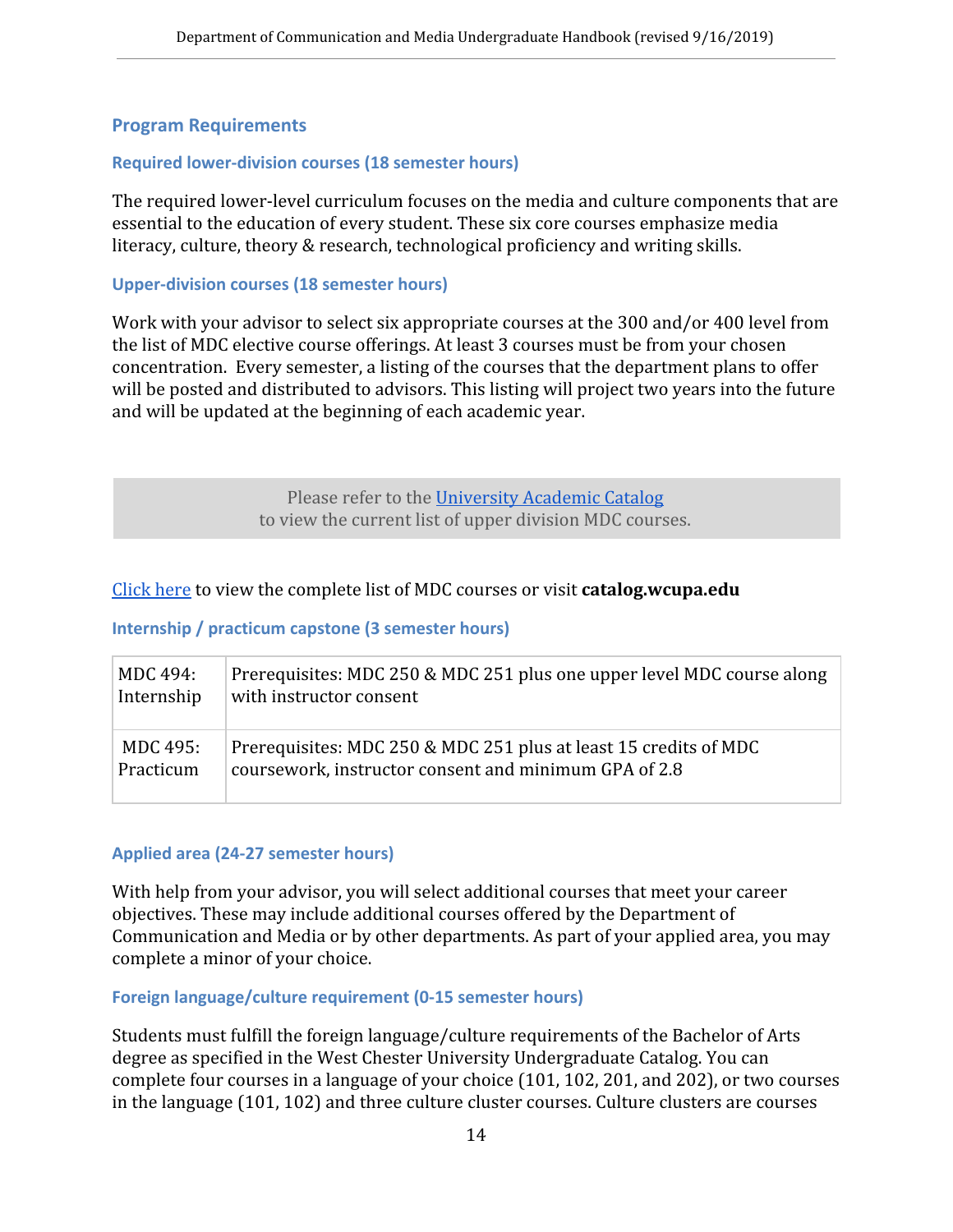taught in English that focus on the culture of the language you've been studying. If you already speak some foreign language, you may be able to satisfy some of the course requirements by taking a language placement test.

A grade of C or better is required in WRT 120 and 121, and a grade of C- or better is required in the 202-level course of a foreign language. If you choose the culture cluster option to fulfill your language requirement, you must earn C- or better in the 102 level of the language course and in all the culture cluster courses.

#### <span id="page-14-0"></span>**General education (48 semester hours)**

All majors must satisfy the general education requirements, as specified in the [West](http://catalog.wcupa.edu/undergraduate/arts-humanities/communication-media/media-culture-ba/) [Chester University Undergraduate Catalog](http://catalog.wcupa.edu/undergraduate/arts-humanities/communication-media/media-culture-ba/).

#### <span id="page-14-1"></span>**Grade Requirements**

A grade of C or better must be earned in a MDC course in order for it to meet a department requirement. Also, a 2.5 average or better must be earned in the aggregate of lower- and upper-division courses before graduation will be recommended.

Students who exhaust their course repeat options and have not earned a grade of C or better in all the prerequisite communication courses will be advised that they will not be able to complete the requirements for a B.A. in Media and Culture. The department chair will offer an exit interview and help them to identify available alternatives.

#### <span id="page-14-2"></span>**Advising**

Each student majoring in Communication Studies is assigned to a faculty advisor. Students are encouraged to meet with their advisors on a regular basis to plan and monitor their degree progress. Students may request a change of advisor should they prefer working with a different professor.

#### <span id="page-14-3"></span>**Transferring into the Media and Culture major**

To declare an MDC major, visit MyWCU and submit an Academic Plan Change Request, following the directions listed here. Selection for admission will be made at the conclusion of the semester in which you completed the prerequisite core, after grades are posted.

For more information about the program requirements, see your Degree Progress Report or the MDC Advising Sheet.

For more information regarding our undergraduate program, please contact our department chair, Dr. Denise Polk.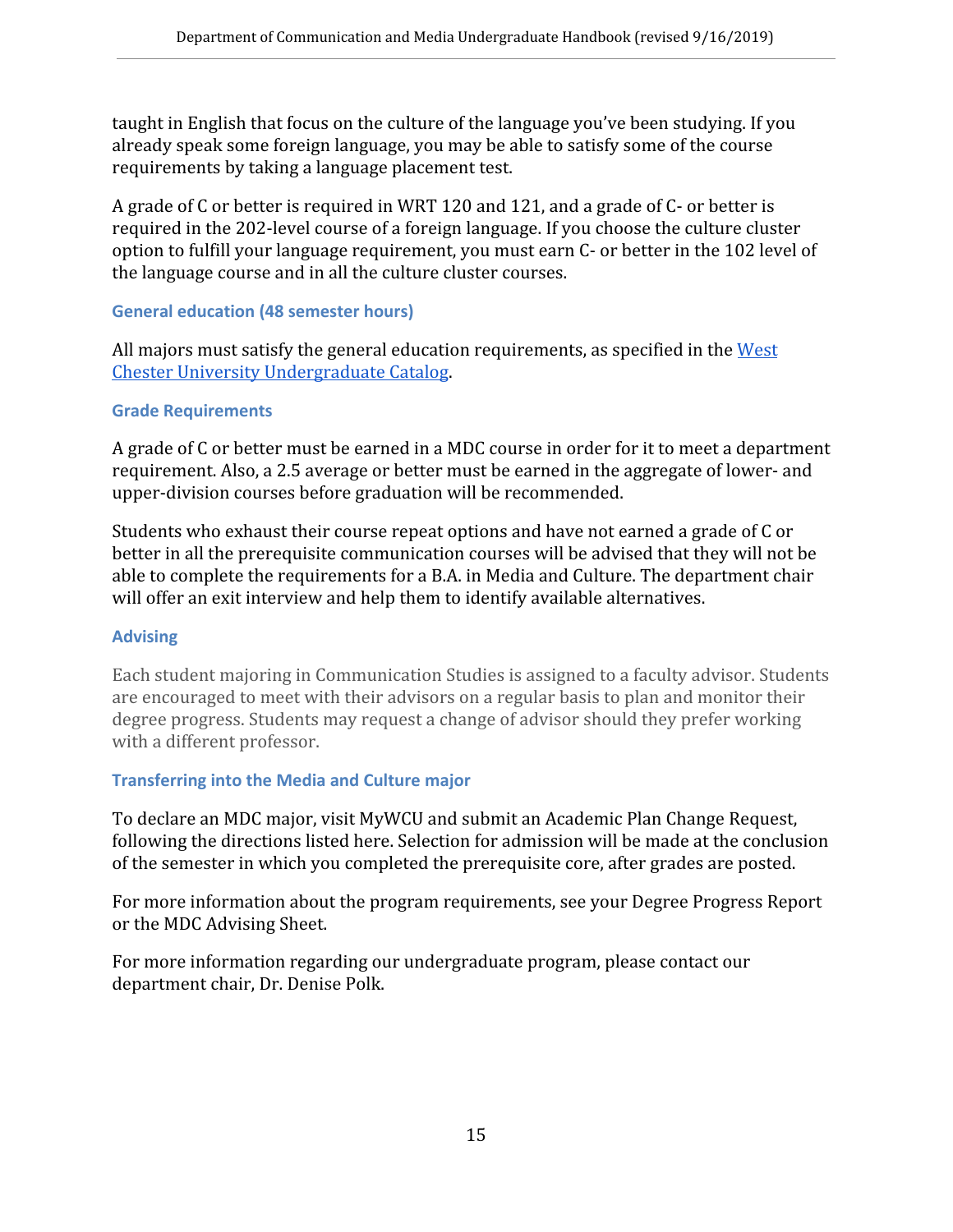# <span id="page-15-0"></span>**UNIVERSITY AND DEPARTMENTAL REQUIREMENTS**

To avoid problems in determining and meeting university requirements students should examine the requirements listed in the university catalog for the year that students enter West Chester. Program revisions are made rather frequently in an effort to improve curricula, to meet state requirements, and to better satisfy the needs of the students. The requirements listed in the West Chester University catalog for the year that students matriculate at West Chester are the official requirements for students. Students may elect to pursue a later set of requirements; but students can so change only once, and students may not change back.

#### <span id="page-15-1"></span>**English Composition Requirement**

See university catalog for information about specific requirements.

#### <span id="page-15-2"></span>**Policy for Placement in Mathematics**

See university catalog for information about specific requirements.

#### <span id="page-15-3"></span>**University GPA Requirements**

A student's scholastic standing at the university is indicated by his or her cumulative grade point average (GPA). Three categories of academic standing have been established: good academic standing, probation, and dismissal. A student remains in good academic standing as long as he or she maintains a minimum cumulative GPA of 2.00 for all work taken at the university.

If students are a transfer or re-admission student, students are admitted for one semester. To continue in the university, students must have a cumulative grade point average for courses taken at West Chester of 2.00 ("C" or better) each semester.

#### <span id="page-15-4"></span>**Departmental GPA Requirements for Graduation**

Students must achieve a GPA of at least 2.50 in the major before they will be recommended for graduation. Grades of "C-" or lower in major subjects must be raised to a "C" or better. Transfer credits from another institution are accepted for courses in which a student earned a grade of "D" or better EXCEPT when those courses are to be counted as part of the student's major. A grade of "C" or better is then required.

#### <span id="page-15-5"></span>**Foreign Language Requirement for the B.A. Degree**

Candidates for the B.A. degree are required to fulfill a foreign language requirement. One of the ways in which this requirement may be fulfilled is to complete the second half of the intermediate year of a foreign language with a "C-" grade or better. This means in effect that only the 202 (Intermediate II) language course is required. However, students who are not qualified to take the 202 course must prepare themselves by taking the Elementary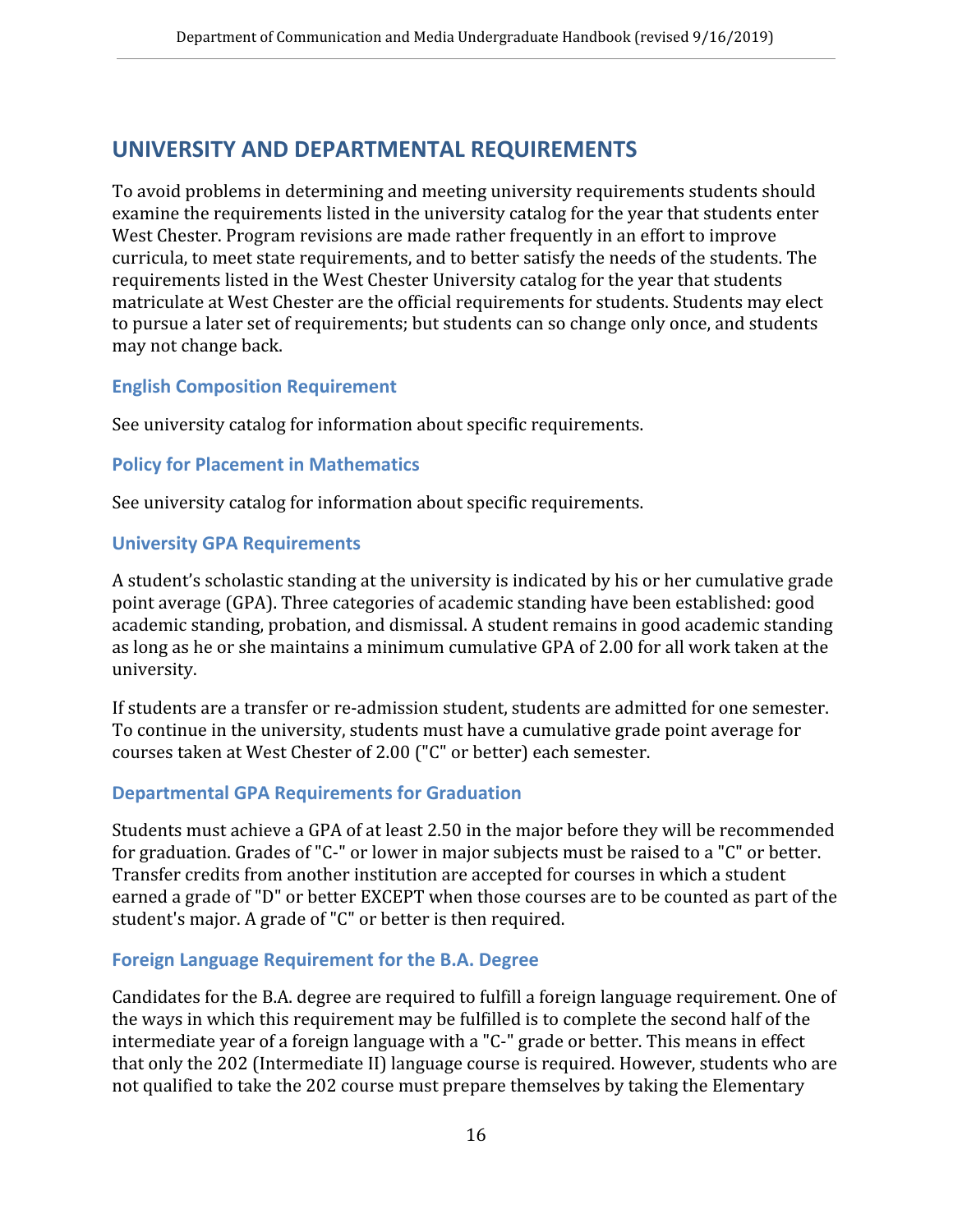(101-102) and/or Intermediate I (201) course. Students may also satisfy the foreign language requirement by presenting a certificate or examination results which verify that they are competent in a foreign language at the 202 level. A third way to fulfill the foreign language requirement is to earn a "C-" grade or better in a 102 level course of a foreign language and then take three courses dealing with the related foreign culture area. These courses are termed "culture clusters." If this third option is chosen, the 102 level course must be taken for a grade ("C-" or better). The 101 course may be taken pass/fail but the culture cluster courses must be taken for a grade.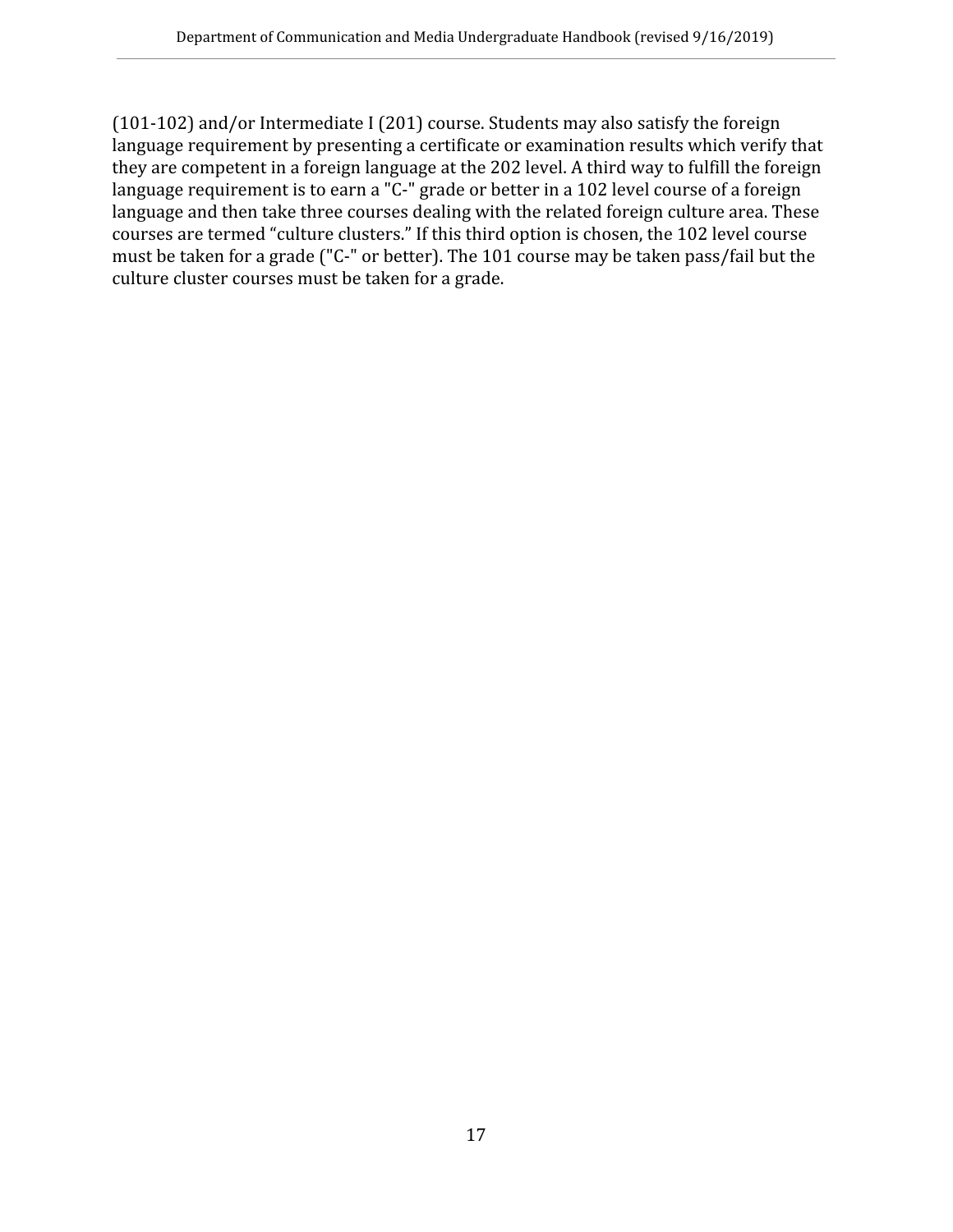# <span id="page-17-0"></span>**MINOR IN COMMUNICATION STUDIES**

A minor in Communication Studies may be taken as one of the minors in the bachelor of arts or bachelor of science in the liberal studies general degree program.

#### <span id="page-17-1"></span>**Lower division core**

To complete the Minor in Communication Studies, students first must successfully complete the three prerequisite courses in our lower division core: COM 219 (Communication Theory) COM 224 (Communication Research) and SPK 208 (Public Speaking). Students must earn a grade of C or better in each of these courses.

#### <span id="page-17-2"></span>**Upper division electives**

Three elective courses may then be selected from any 300- or 400-level courses offered in communication studies except for COM 400. Again, a grade of C or better must be earned in each of these courses, and a 2.5 average must be achieved in the minor before clearance for graduation with a minor will be granted.

#### <span id="page-17-3"></span>**Admission**

A student must have a 2.0 cumulative average or better to gain admission to the minor in communication studies as well as meeting program admission requirements (see above). Students are also required to earn a grade of C or better in WRT 120 and WRT 200.

To declare a COM minor, visit MyWCU and submit an Academic Plan Change Request, following the directions listed here .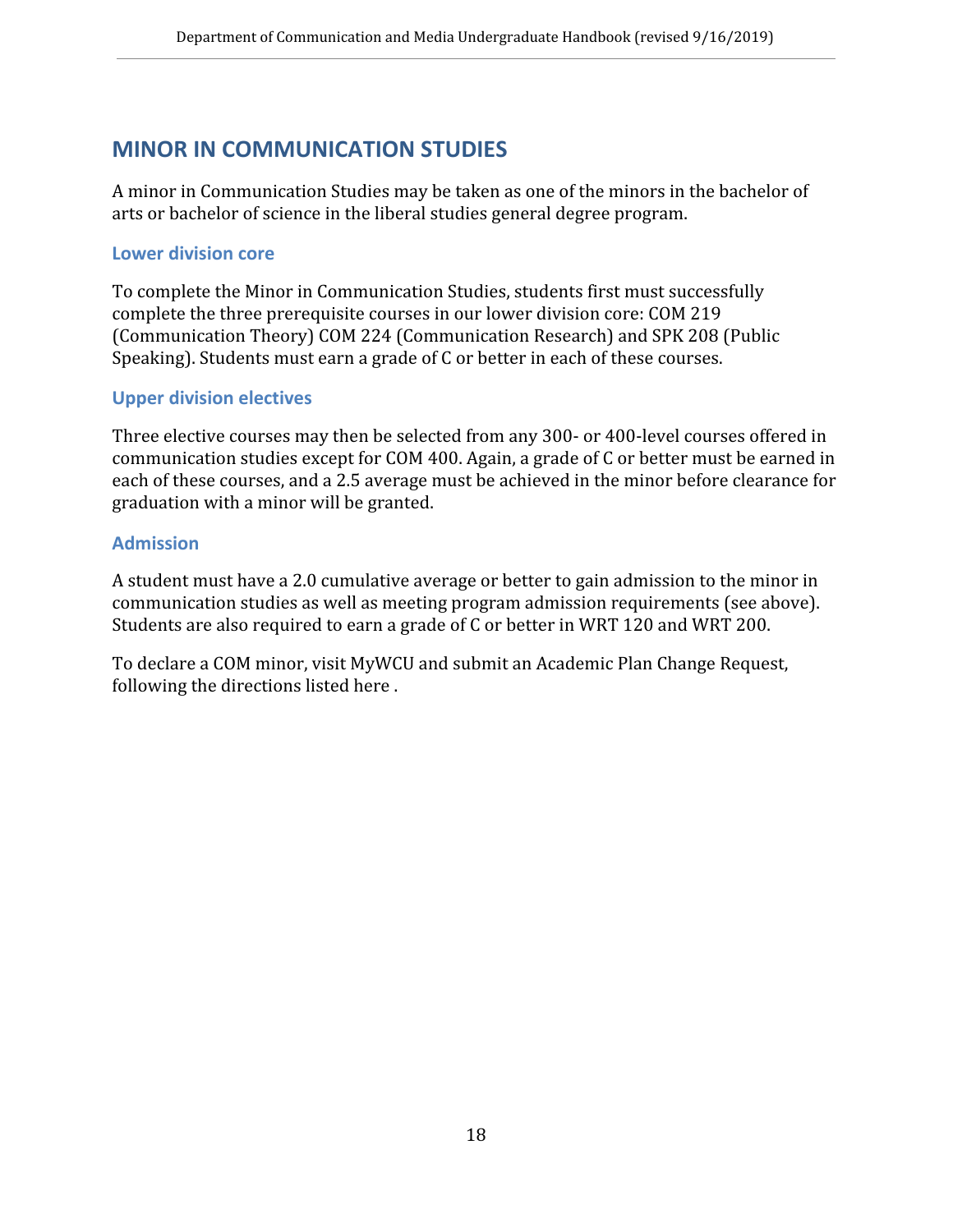### <span id="page-18-0"></span>**MINOR IN MEDIA AND CULTURE**

The Undergraduate Minor in Media and Culture (MDC) is an 18-credit (6-course) program for undergraduate students who want to develop specialized expertise and skills in media-related fields, think critically about the intersections of media and diverse cultural contexts, and understand the value of intercultural perspectives in communication. As such, the core of this program introduces students to an extensive range of media technologies, hands-on learning, and principles of intercultural communication.

Beyond the core, the program offers three concentrations:

- 1. Media Production focuses on production and performance in various media environments, such as TV, radio, film, and online content.
- 2. Strategic Communication integrates advertising, marketing, and public relations in digital contexts.
- 3. Media and Culture focuses on diverse perspectives about changing industries, technologies, and cultures

#### <span id="page-18-1"></span>**Requirements and Courses**

<span id="page-18-2"></span>**Lower level core (6 credits)**

All MDC students complete two required core courses:

MDC 250: Intercultural Communication

MDC 251: Media Technologies

<span id="page-18-3"></span>**Lower level elective (3 credits)**

Students select one of the following lower level electives:

MDC 253: Media Literacy

MDC 252: Writing for Broadcast and Public Relations

MDC 254: Media & Culture Theory

<span id="page-18-4"></span>**Upper level electives (9 credits)**

Students choose three courses from the ones listed below. At least two courses must be from the same Concentration.

#### <span id="page-18-5"></span>*Production Concentration*

ART 113: Digital Media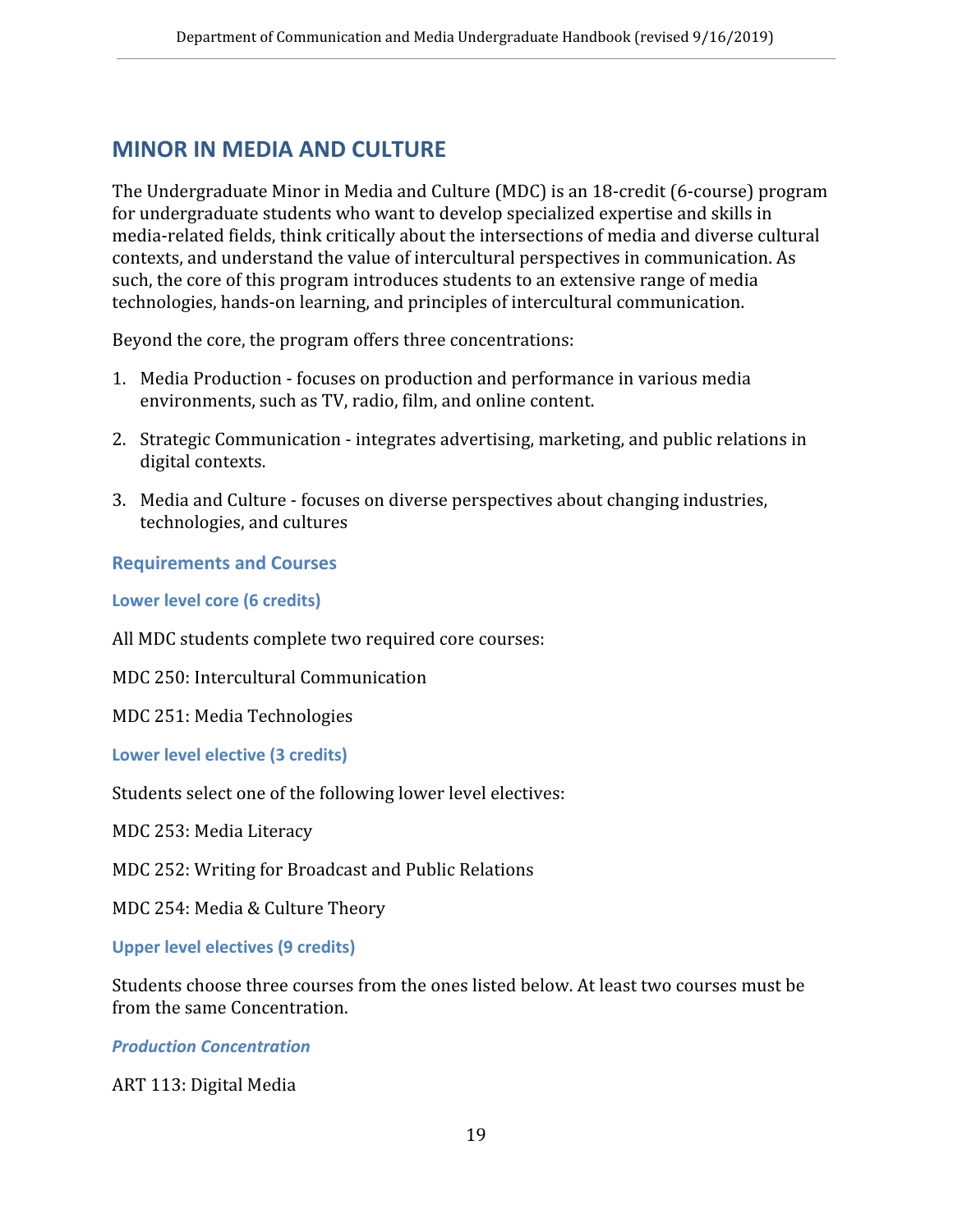CSW 131: Introduction to Web Design

MDC 203: The Philadelphia Media Experience

MDC 217: Introduction to Video Production

MDC 317: Advanced Video Production

MDC 320: Communicating on Television and Radio

HON 320: Global Issues Seminar (Media in Ireland/England)

<span id="page-19-0"></span>*Strategic Communication Concentration*

MDC 311: Communication Professions in Sports

MDC 321: Search Engine Optimization & Management

MDC 323: Media Audiences

MDC 325: Strategic Social Media

MDC 355: Introduction to Public Relations

MDC 370: Event Production Using Media

MDC 421: Content Strategy

MDC 423: Media Campaigns

MDC 460: Communication and Advertising

<span id="page-19-1"></span>*Culture Concentration*

MDC 314: Games, Culture, and Theory

MDC 316: Mediated Communications: Internet Culture & Society

MDC 322: Culture & Organizations

MDC 350: Advanced Intercultural Communication

MDC 360: African American Culture and Communication

MDC 420: Media & Protest

MDC 422: Consulting for Careers in Media & Culture

MDC 470: Intercultural Communication Training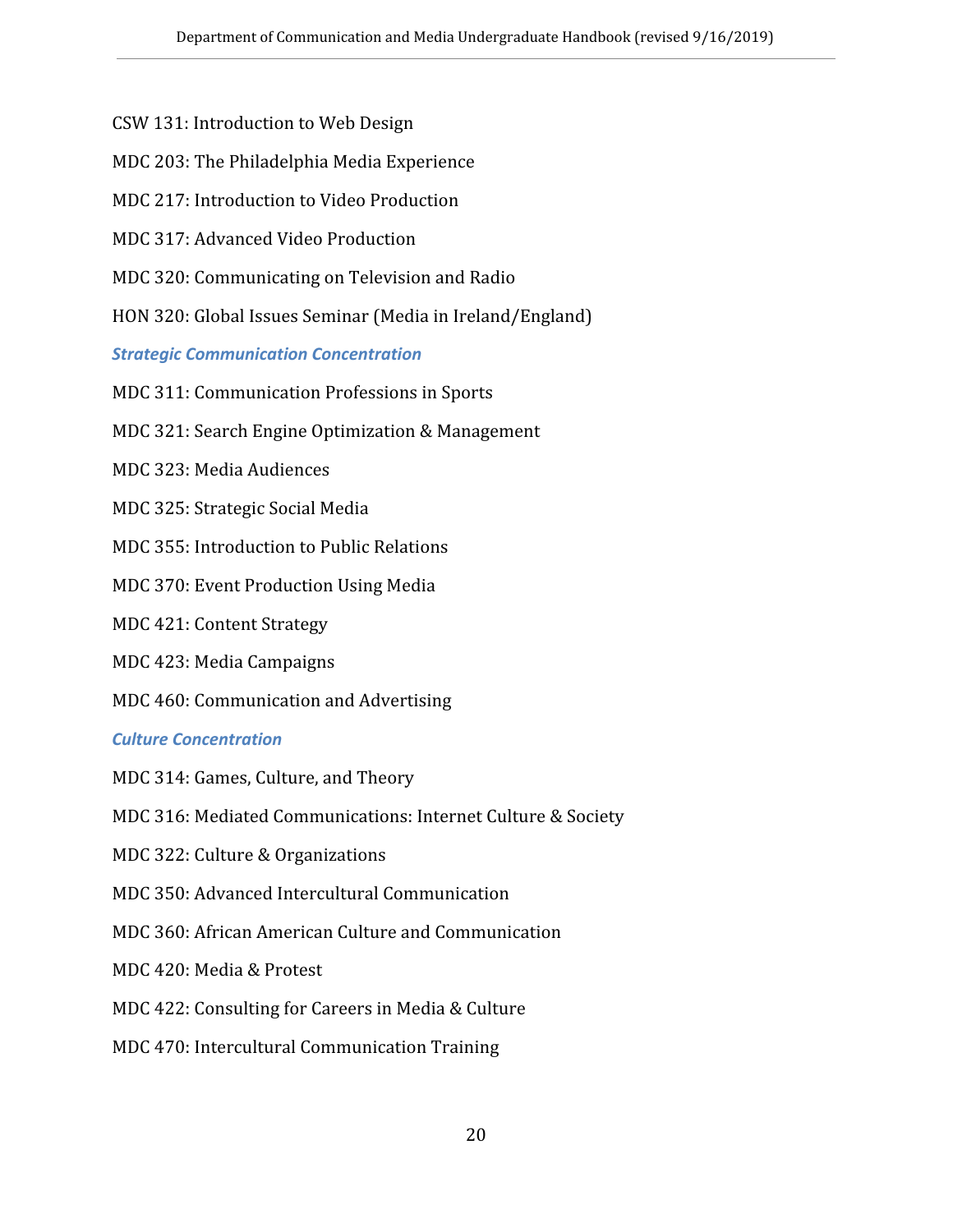### <span id="page-20-0"></span>**Admission**

To declare an MDC minor, visit MyWCU and submit an Academic Plan Change Request, following the directions listed here .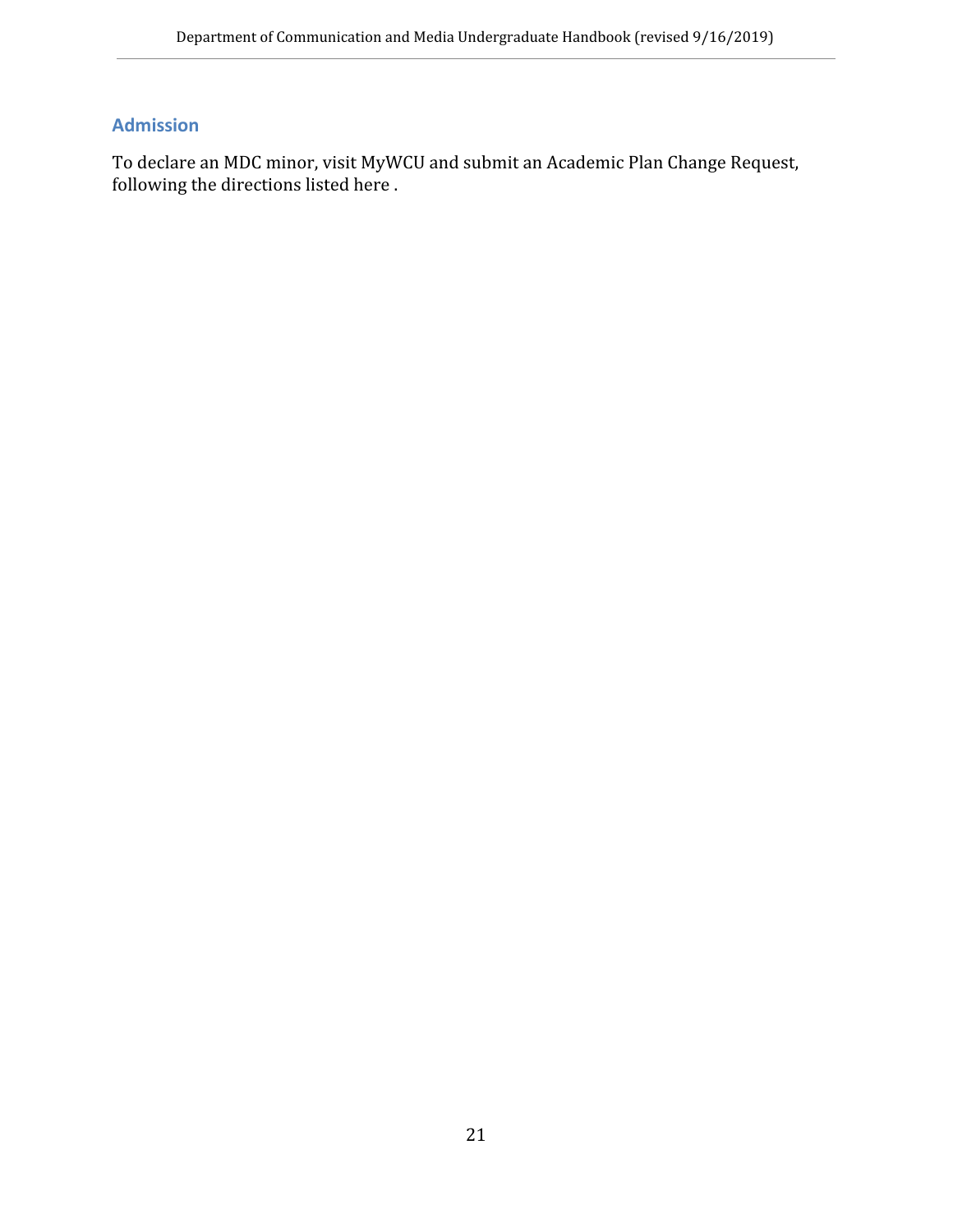# <span id="page-21-0"></span>**OF SPECIAL NOTE**

There are several items about the department and student participation and behavior in an academic community that requires special attention. These items are: departmental advisement procedures, departmental student groups, academic honesty, plagiarism, and disruptive classroom behavior.

#### <span id="page-21-1"></span>**Departmental Advisement**

When students become a major in the department they will be assigned an advisor. Student advisors will assist students in managing the sometimes confusing situations students may face during their time at the university. Advisors can be especially helpful with discussions of course content, course requirements, and career options. Please be aware that having an advisor does not absolve students from responsibility for knowing and meeting University requirements for graduation. Ultimately the responsibility for meeting requirements is up to each student, and students will bear the cost of errors which are made.

#### <span id="page-21-2"></span>**Departmental Student Groups**

There are several S.S.I. recognized student groups associated with the Department of Communication and Media. They are: Students in Communication, the Forensics Team, Lambda Pi Eta (Honors Society), Public Relations Student Society of America, National Association of Black Journalists, WCUR, the Quad, WCU Weekly, and WCU Studios. As majors in the department, students are strongly encouraged to join and actively participate in at least one of these groups.

#### <span id="page-21-3"></span>**Policy on Academic Integrity**

Among the major purposes of institutions of higher learning are the search for and the interpretation of verifiable data, the encouragement of rational inquiry and discussion, and the development of intellectual and artistic creativity. Any form of academic dishonesty, therefore, strikes at the very heart of the institution and cannot be permitted. Examples of violations to the academic integrity policy (cheating) may be found in the current Undergraduate Catalog (see [Undergraduate Student Academic Integrity Policy](http://catalog.wcupa.edu/undergraduate/academic-policies-procedures/academic-integrity/)).

- 1. A documented instance of a violation of the academic integrity policy can result in the automatic failure and removal from the course. In these cases, the faculty member will complete an academic integrity report that documents the violation and provides an explanation of the sanction the student will receive. In addition, copies of the report will be sent to his/her department chairperson, the chairperson of the department in which the course is offered, the Associate Vice President for Academic Affairs or the Graduate Dean, if appropriate, and the Registrar.
- 2. The student may appeal the sanctions through the current Appeals Procedures for Academic Integrity (see Undergraduate Catalog).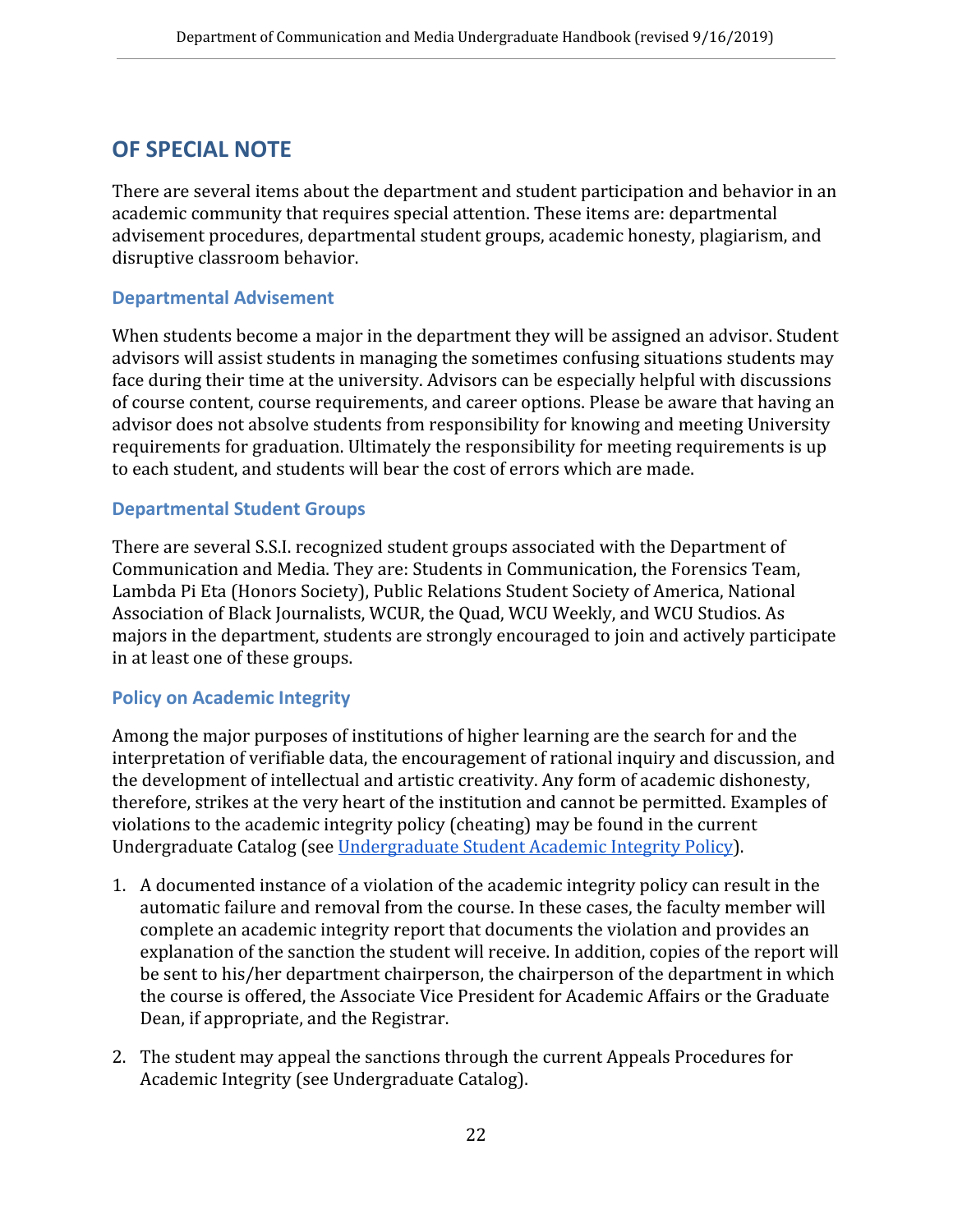#### <span id="page-22-0"></span>**Department Policy on Plagiarism**

In this department, plagiarism is defined as the presentation of the products (ideas, writings, speeches, drawings, etc.) of another person as if they were one's own.

Documented examples of plagiarism are considered violations of the university's academic integrity policy (see above). A department major who has plagiarized twice will be dropped from the program.

The Department offers the following advice to students:

- 1. All work students present as their own must be their own.
- 2. All work which is presented by students but for which they are indebted to others must be cited.
- 3. If in doubt, cite sources.
- 4. Sources should be cited for oral assignments. Always cite quoted material.
- 5. Sometimes source material is so extensive that an oral assignment becomes boring to the listener. In such cases, a brief reference can be made concerning the source that can then be supported by a detailed reference if one is requested.
- 6. There should be a clear distinction made between that which is the result of student efforts and that which results from the efforts of others.
- 7. The only exception to these obligations is in the presentation of facts, opinions, concepts, etc. that are widely known.
- 8. Plagiarism is not limited to the use of material taken from professional sources but may also include material taken from other students.
- 9. Students should retain all notes or other materials prepared by them to meet the assignment until a grade has been received.
- 10. Whenever a grade is subject to dispute:
	- a. The instructor and the student will strive to work out their differences.
	- b. If (a) is not possible, both the instructor and the student will turn over all relevant materials to the department chair. (If the instructor and the chair are the same, a neutral faculty person will be found by the chair).
	- c. Upon examination of the evidence presented, the chair (or alternate) will rule in favor of one of the disputing parties.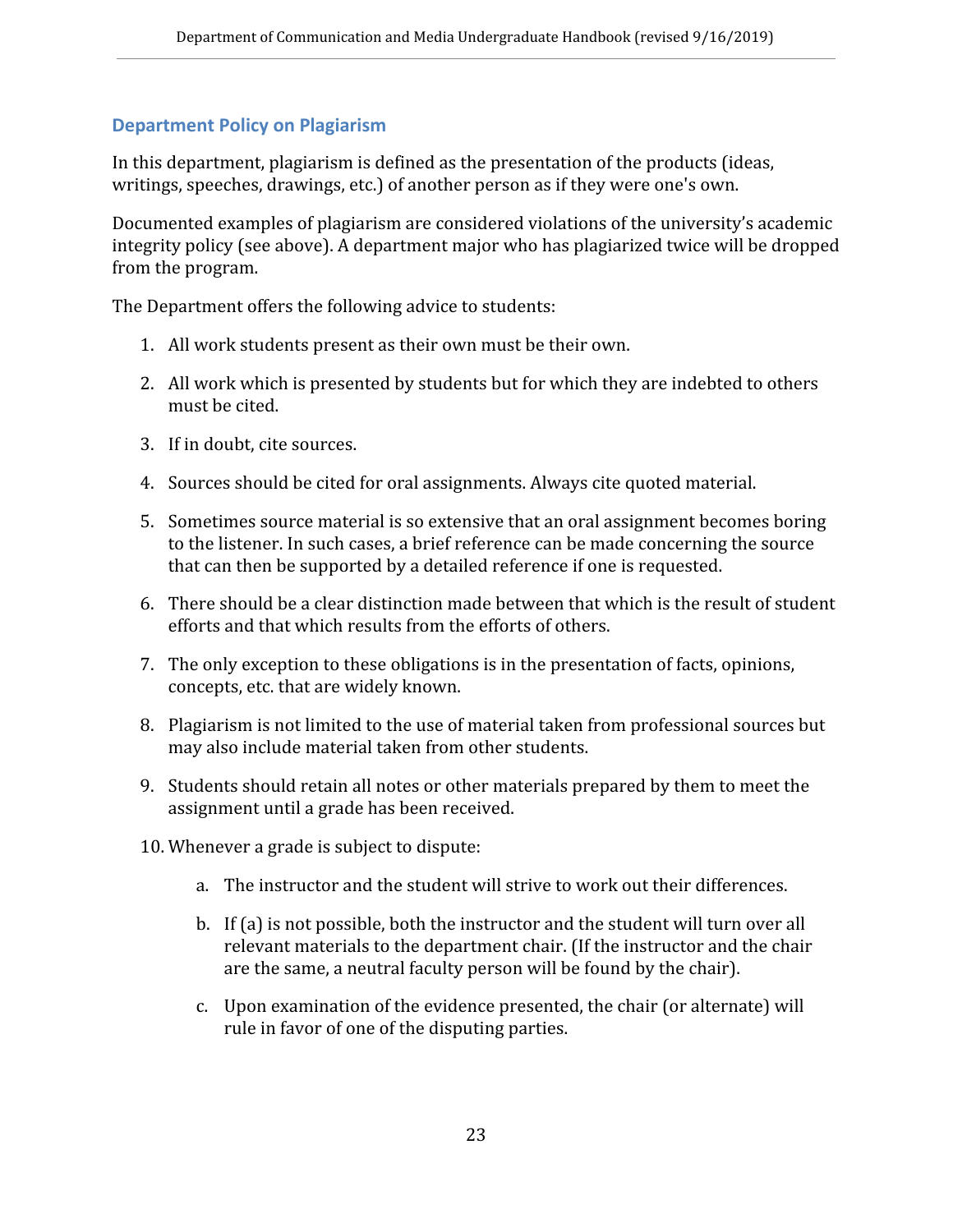- d. If the disputing parties are not satisfied with the chair's ruling, the normal college channels of appeal will be followed.
- 11. If an instructor chooses, and so indicates at the beginning of a semester, all work submitted to meet course requirements becomes the property of the department. (Students who wish to retain copies of such work should duplicate the material prior to its submission.)

#### <span id="page-23-0"></span>**Policy on Disruptive Classroom Behavior**

Disruptive behavior is defined as any act which denies to others the freedom to speak, to be heard, to study, to teach, or pursue research. Such behavior is antithetical to academic freedom and to the rights of all citizens and will not be tolerated.

- 1. The first instance of such behavior shall result in an immediate, oral, and public warning by the faculty member.
- 2. The second instance shall result in the expulsion of the student from class for the remainder of the class period.
- 3. Subsequent disruptive behavior may result in the expulsion of the student from the class for the remainder of the semester and the awarding of the grade of "F." Such grade shall result regardless of the data of which the expulsion takes place. A statement of the reason for permanent expulsion from the class shall be given in writing to the student, the chairperson of his/her major department, the chairperson of the department in which the course is offered, and the Registrar.
- 4. The disciplinary actions listed above may be appealed through the informal and formal mechanisms contained in the Academic Appeals Process. An appeal of the grade may be made under the current Grade Appeals Process, but the student may not employ both the Academic Appeals Process and the Grade Appeals Process for relief from the same disciplinary action.

In addition, disruptive behavior which constitutes a threat to persons and/or property will be immediately referred to the Coordinator of Student Standards for adjudication and disciplinary sanction in accordance with the current Student Standards Judicial Process. Any sanctions imposed may be appealed only through the appeals process contained in that document.